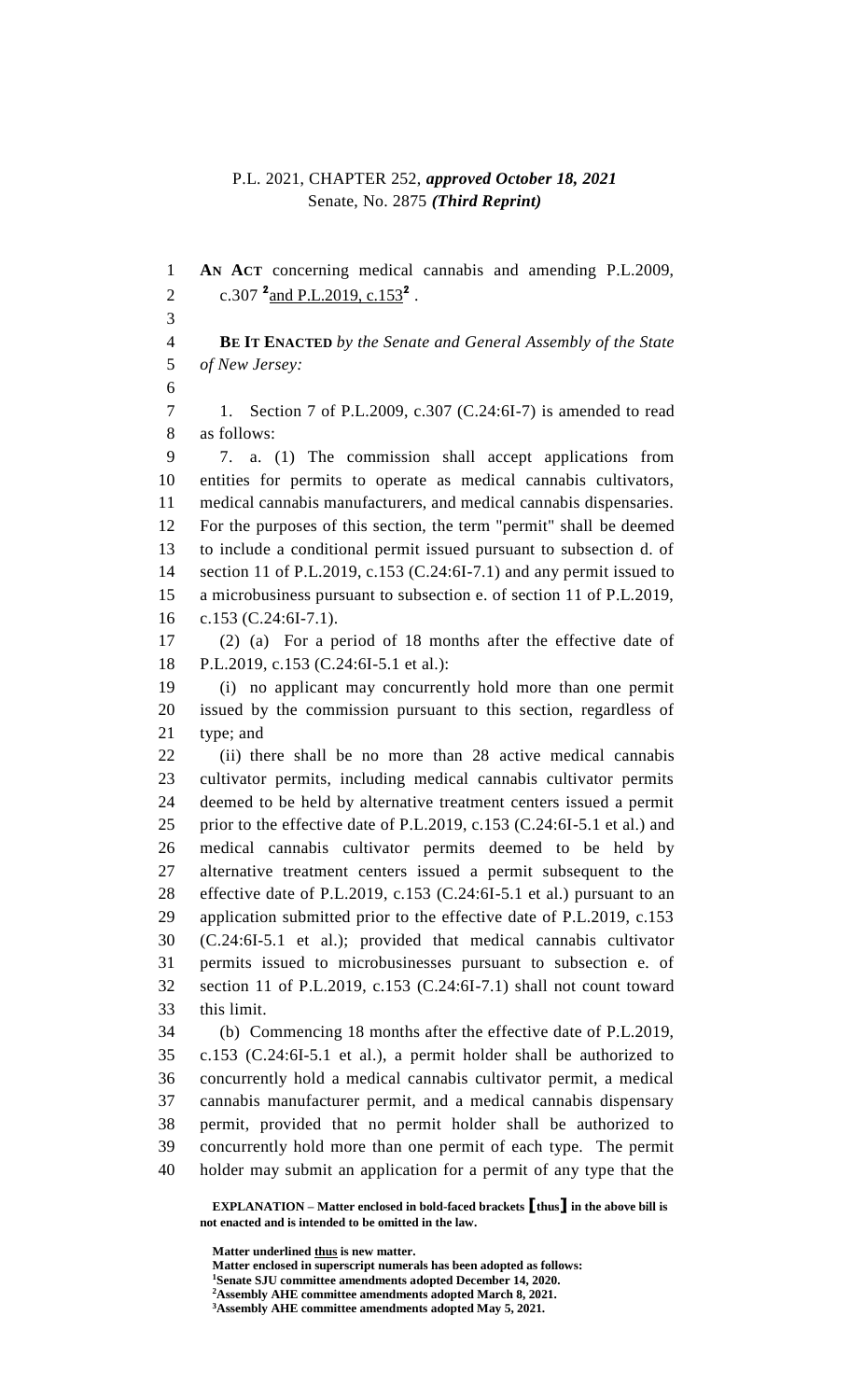permit holder does not currently hold prior to the expiration of the 18-month period described in subparagraph (a) of this paragraph, provided that no additional permit shall be awarded to the permit holder during the 18 month period.

 (c) The provisions of subparagraph (a) of this paragraph shall not apply to any alternative treatment center that was issued a permit prior to the effective date of P.L.2019, c.153 (C.24:6I- 5.1 et al.), to any alternative treatment center that was issued a permit after the effective date of P.L.2019, c.153 (C.24:6I-5.1 et al.) pursuant to an application submitted prior to the effective date of P.L.2019, c.153 (C.24:6I-5.1 et al.), to one of the four alternative treatment centers issued a permit pursuant to an application submitted after the effective date of P.L.2019, c.153 (C.24:6I-5.1 et al.) pursuant to a request for applications published in the New Jersey Register prior to the effective date of P.L.2019, c.153 (C.24:6I-5.1 et al.) that are expressly exempt from the provisions of subsubparagraph (i) of subparagraph (a) of this paragraph, or to one of the three alternative treatment centers issued a permit pursuant to section 11 of P.L.2019, c.153 (C.24:6I-7.1) that are expressly exempt from the provisions of subsubparagraph (i) of subparagraph (a) of this paragraph, which alternative treatment centers shall be deemed to concurrently hold a medical cannabis cultivator permit, a medical cannabis manufacturer permit, and a medical cannabis dispensary permit, and shall be authorized to engage in any conduct authorized pursuant to those permits in relation to the cultivation, manufacturing, and dispensing of medical cannabis.

27 (d) (i) No entity may be issued or concurrently hold more than one medical cannabis cultivator permit, one medical cannabis manufacturer permit, or one medical cannabis dispensary permit at one time, and no medical cannabis dispensary shall be authorized to establish a satellite location on or after the effective date of P.L.2019, c.153 (C.24:6I-5.1 et al.), except that an alternative treatment center that was issued a permit prior to the effective date of P.L.2019, c.153 (C.24:6I-5.1 et al.) or that was issued a permit after the effective date of P.L.2019, c.153 (C.24:6I-5.1 et al.) pursuant to an application submitted prior to the effective date of P.L.2019, c.153 (C.24:6I-5.1 et al.) shall be authorized to maintain up to two satellite dispensaries, including any satellite dispensary that was approved pursuant to an application submitted prior to or within 18 months after the effective date of P.L.2019, c.153 (C.24:6I-5.1 et al.). The three alternative treatment centers issued permits pursuant to section 11 of P.L.2019, c.153 (C.24:6I-7.1) that are expressly exempt from the provisions of subsubparagraph (i) of subparagraph (a) of this paragraph shall be authorized to establish and maintain up to one satellite dispensary location, provided that the satellite dispensary was approved pursuant to an application submitted within 18 months after the effective date of P.L.2019, c.153 (C.24:6I-5.1 et al.).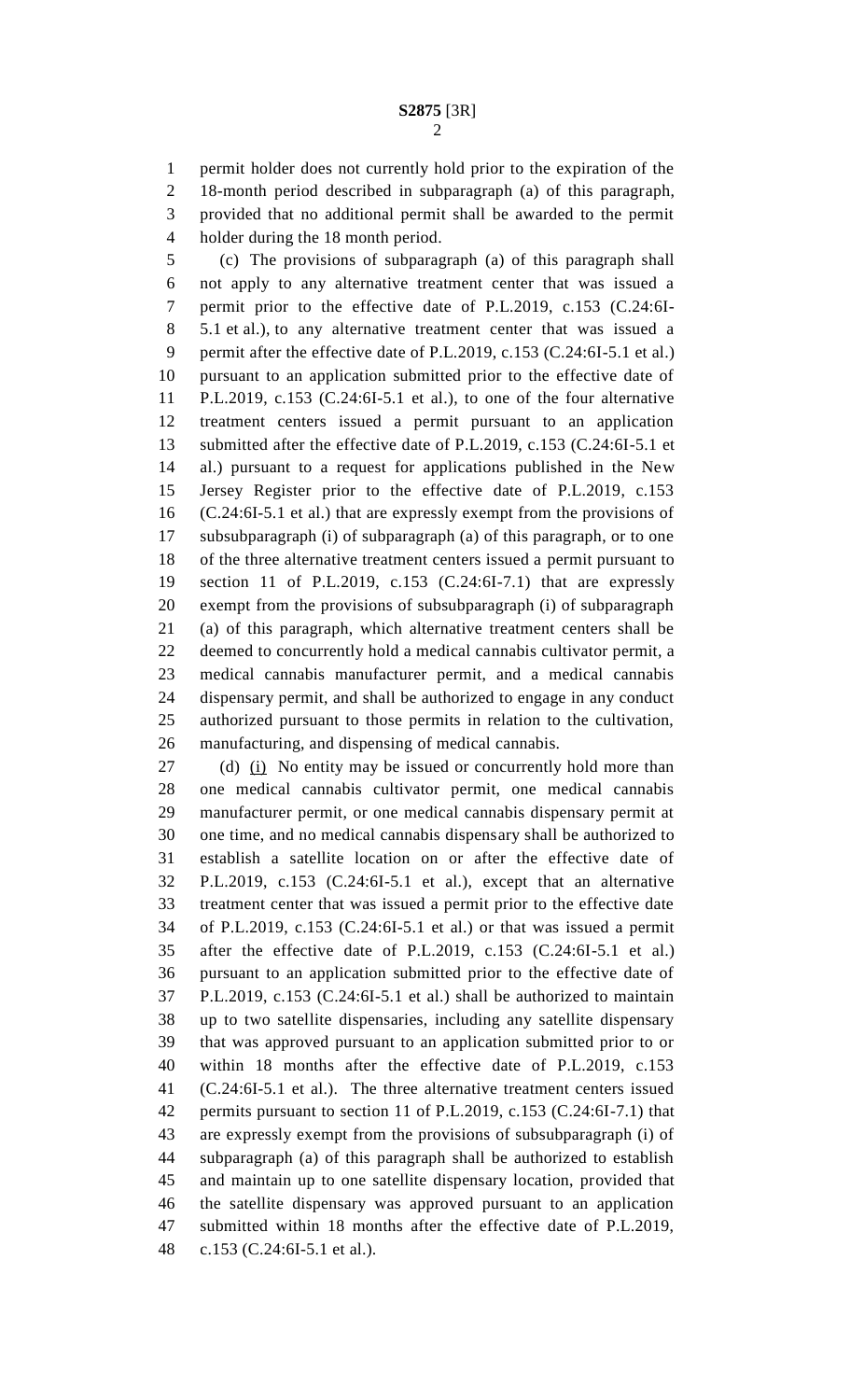1 (ii) Notwithstanding the provisions of subsubparagraph (i) of 2 this subparagraph, an <sup>1</sup> investor,<sup>1</sup> investor group <sup>1</sup>,<sup>1</sup> or <sup>1</sup>[a]<sup>1</sup> fund **1** 3 **[**formed for the sole and express purpose of providing**]** that provides significant**<sup>1</sup>** financial **<sup>1</sup> [**and**]** or**<sup>1</sup>** 4 technical assistance or the 5 <sup>1</sup> significant<sup>1</sup> use of intellectual property <sup>1</sup>, or a combination 6 thereof,<sup>1</sup> to an applicant for a medical cannabis dispensary permit, 7 which applicant  $\textbf{1}$  [that **]** has been certified as a minority business 8 pursuant to P.L.1986, c.195 (C.52:27H-21.18 et seq.), a women's 9 business pursuant to P.L.1986, c.195 (C.52:27H-21.18 et seq.)<sup>1</sup><sup>1</sup> or 10 <sup>1</sup>[that]<sup>1</sup> is a disabled-veterans' business, as defined in section 2 of 11 P.L.2015, c.116 (C.52:32-31.2), may own up to a  $^3$ [40]  $35^3$  percent 12 interest in up to <sup>3</sup>[10] seven<sup>3</sup> entities that have been issued a 13 medical cannabis dispensary permit, provided that <sup>1</sup> each such 14 medical cannabis dispensary is a certified minority or women's 15 business or a disabled-veterans' business, and<sup>1</sup> the terms of the 16 agreement to <sup>1</sup> provide significant<sup>1</sup> financial or technical assistance 17 or the <sup>1</sup>significant<sup>1</sup> use of intellectual property, <sup>1</sup> or a combination 18 thereof,<sup>1</sup> whether provided in the form of equity, a loan, or 19 otherwise, including interest rates, returns, and fees, are 20 commercially reasonable based on the terms generally provided to 21 comparable businesses. The terms of the agreement for the 22 provision of <sup>1</sup>significant<sup>1</sup> financial or technical assistance or the  $1$ <sup>1</sup> significant<sup>1</sup> use of intellectual property <sup>1</sup>, or a combination 24 thereof,<sup>1</sup> may include performance, quality, and other requirements 25 as a condition of providing the financial or technical assistance or 26 use of intellectual property. <sup>2</sup>An applicant for a medical cannabis 27 dispensary permit that has or will receive significant financial or 28 technical assistance or the significant use of intellectual property 29 under this subsubparagraph shall include with the permit 30 application materials submitted to the commission a copy of the 31 agreement to provide significant financial or technical assistance or 32 significant use of intellectual property, or a combination thereof, 33 which agreement shall be subject to review by the commission as 34 provided in subsection f. of section 11 of P.L.2019, c.153 (C.24:6I-7.1).**<sup>2</sup>** 35 <sup>1</sup>An applicant for a medical cannabis dispensary permit that 37 receives significant financial or technical assistance or the 38 significant use of intellectual property under this subsubparagraph 39 shall pay back to the investor, investor group, or fund the full value 40 of the financial or technical assistance or intellectual property

41 provided under the agreement, plus any applicable interest and fees, **3** 42 **[**within seven years after the date the applicant entered into the 43 agreement for the provision of significant financial or technical 44 assistance or significant use of intellectual property, but no earlier 15 than three years<sup>1</sup> in a period not less than five years<sup>3</sup> after the date 46 of the agreement <sup>3</sup>if the full value of the assistance or property is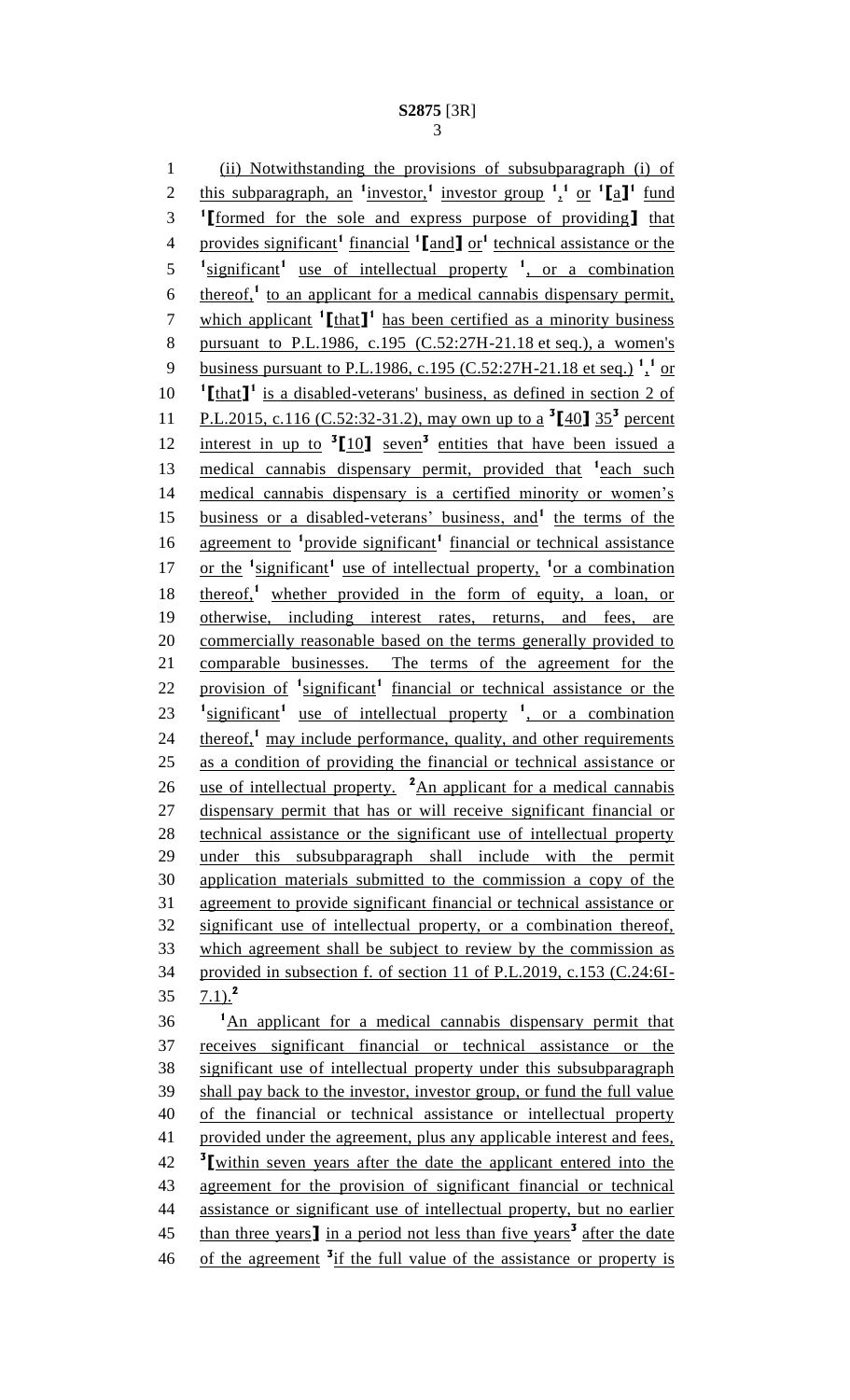less than \$100,000, in a period not less than seven years after the date of the agreement if the full value of the assistance or property is between \$100,001 and \$250,000, in a period not less than 10 years after the date of agreement if the full value of the assistance or property is between \$250,001 and \$500,000, and, subject to any terms and conditions imposed by a lender, in a period not less than 10 years after the date of the agreement if the full value of the 8 assistance or property is greater than \$500,000<sup>3</sup>. An investor, investor group, or fund that has acquired an ownership interest in one or more entities that have been issued a medical cannabis dispensary permit as authorized under this subsubparagraph may maintain the ownership interest after the date the full value of the financial or technical assistance or use of intellectual property provided under the agreement, plus interest and fees, has been repaid by the applicant that received the assistance or use of intellectual property.**<sup>1</sup>** 17 In no case may the controlling interest in the entity that holds **the**  $\int a^1$  medical cannabis dispensary permit <sup>1</sup> in which an investor, investor group, or fund owns an interest as authorized under this 20 subsubparagraph<sup>1</sup> revert to the <sup>1</sup> investor,<sup>1</sup> investor group  $\frac{1}{2}$  or fund in the event of a default or failure by the certified minority or women's business or disabled-veterans' business, as applicable, and any such controlling interest may only be transferred to a certified minority or women's business or a disabled-veterans' business. 25 An entity issued a medical cannabis cultivator, <sup>1</sup> medical 26 cannabis<sup>1</sup> manufacturer, or <sup>1</sup>medical cannabis<sup>1</sup> dispensary permit,

 or an individual associated with the ownership or management of 28 the entity, may participate in an investor group or a fund that meets 29 the requirements of this subsubparagraph <sup>1</sup><sub>L</sub>, provided that the entity's or individual's interest in the investor group or the fund does not exceed 10 percent**] 1** .

 (e) No entity issued a medical cannabis cultivator, medical cannabis manufacturer, or medical cannabis dispensary permit may concurrently hold a clinical registrant permit issued pursuant to section 13 of P.L.2019, c.153 (C.24:6I-7.3), and no entity issued a clinical registrant permit pursuant to section 13 of P.L.2019, c.153 (C.24:6I-7.3) may concurrently hold a medical cannabis cultivator permit, a medical cannabis manufacturer permit, or a medical cannabis dispensary permit.

 (f) Any medical cannabis dispensary permit holder may be approved by the commission to operate a medical cannabis consumption area, provided that the permit holder otherwise meets the requirements of section 28 of P.L.2019, c.153 (C.24:6I-21).

 (g) An alternative treatment center that was issued a permit prior to the effective date of P.L.2019, c.153 (C.24:6I-5.1 et al.), that was issued a permit after the effective date of P.L.2019, c.153 (C.24:6I-5.1 et al.) pursuant to an application submitted pursuant to a request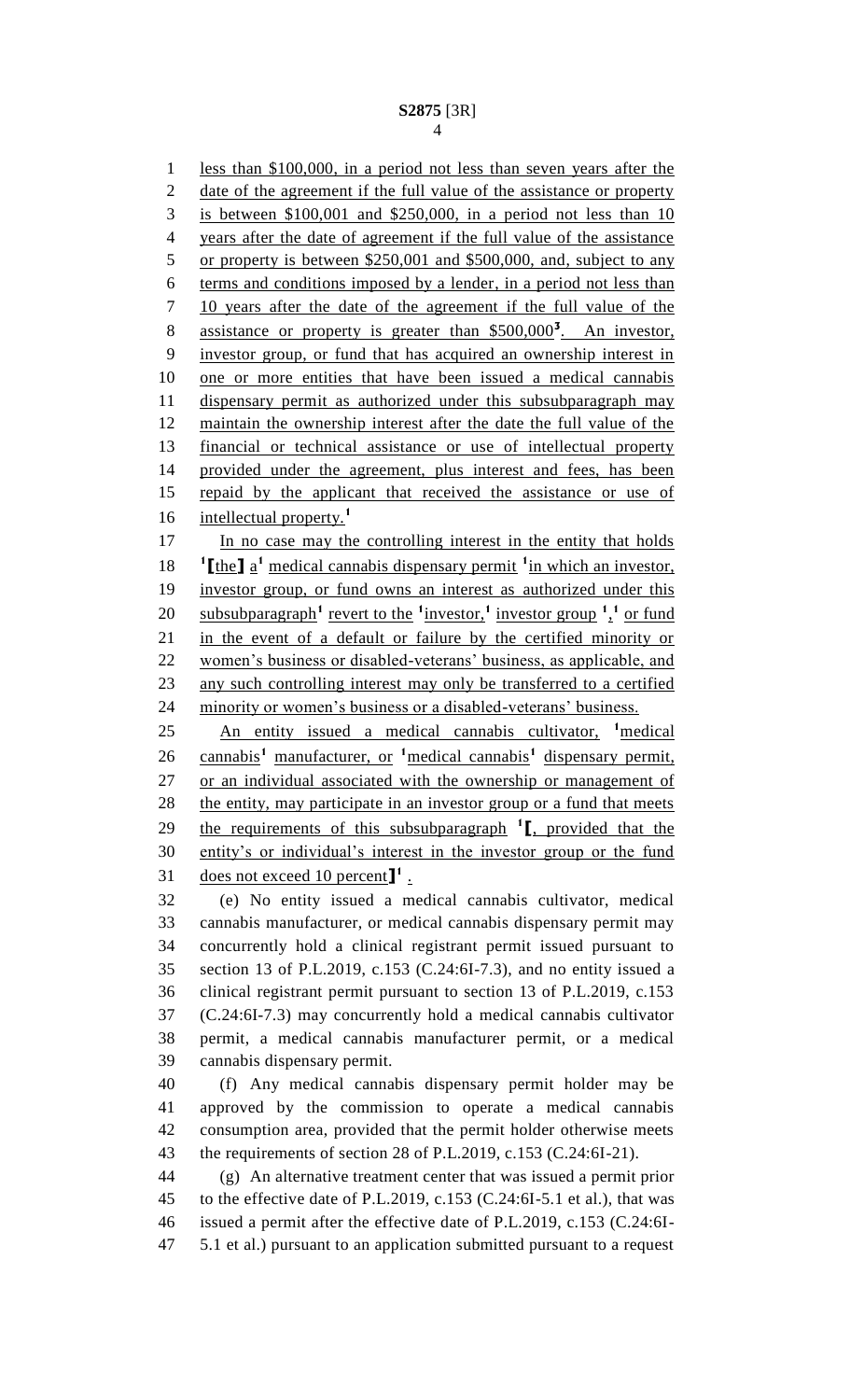for applications published in the New Jersey Register prior to the effective date of P.L.2019, c.153 (C.24:6I-5.1 et al.), or that was issued a permit after the effective date of P.L.2019, c.153 (C.24:6I- 5.1 et al.) pursuant to an application submitted prior to the effective date of P.L.2019, c.153 (C.24:6I-5.1 et al.), shall be required to submit an attestation signed by a bona fide labor organization stating that the alternative treatment center has entered into a labor peace agreement with such bona fide labor organization no later than 100 days after the effective date of P.L.2019, c.153 (C.24:6I- 5.1 et al.) or no later than 100 days after the date the alternative treatment center first opens, whichever date is later. The maintenance of a labor peace agreement with a bona fide labor organization shall be an ongoing material condition of maintaining the alternative treatment center's permit. The failure to submit an attestation as required pursuant to this subparagraph within 100 days after the effective date of P.L.2019, c.153 (C.24:6I-5.1 et al.) or within 100 days after the alternative treatment center first opens, as applicable, shall result in the suspension or revocation of the alternative treatment center's permit, provided that the commission may grant an extension to this deadline to the alternative treatment center based upon extenuating circumstances or for good cause shown.

 (3) The commission shall seek to ensure the availability of a sufficient number of medical cannabis cultivators, medical cannabis manufacturers, and medical cannabis dispensaries throughout the State, pursuant to need, including at least two each in the northern, central, and southern regions of the State. Medical cannabis cultivators, medical cannabis manufacturers, and medical cannabis dispensaries issued permits pursuant to this section may be nonprofit or for-profit entities.

 (4) The commission shall periodically evaluate whether the number of medical cannabis cultivator, medical cannabis manufacturer, and medical cannabis dispensary permits issued are sufficient to meet the needs of qualifying patients in the State, and shall make requests for applications and issue such additional permits as shall be necessary to meet those needs. The types of permits requested and issued, and the locations of any additional permits that are authorized, shall be in the discretion of the commission based on the needs of qualifying patients in the State.

 (5) (a) A medical cannabis cultivator shall be authorized to: acquire a reasonable initial and ongoing inventory, as determined by the commission, of cannabis seeds or seedlings and paraphernalia; possess, cultivate, plant, grow, harvest, and package medical cannabis, including prerolled forms, for any authorized purpose, including, but not limited to, research purposes; and deliver, transfer, transport, distribute, supply, or sell medical cannabis and related supplies to any medical cannabis cultivator, medical cannabis manufacturer, medical cannabis dispensary, or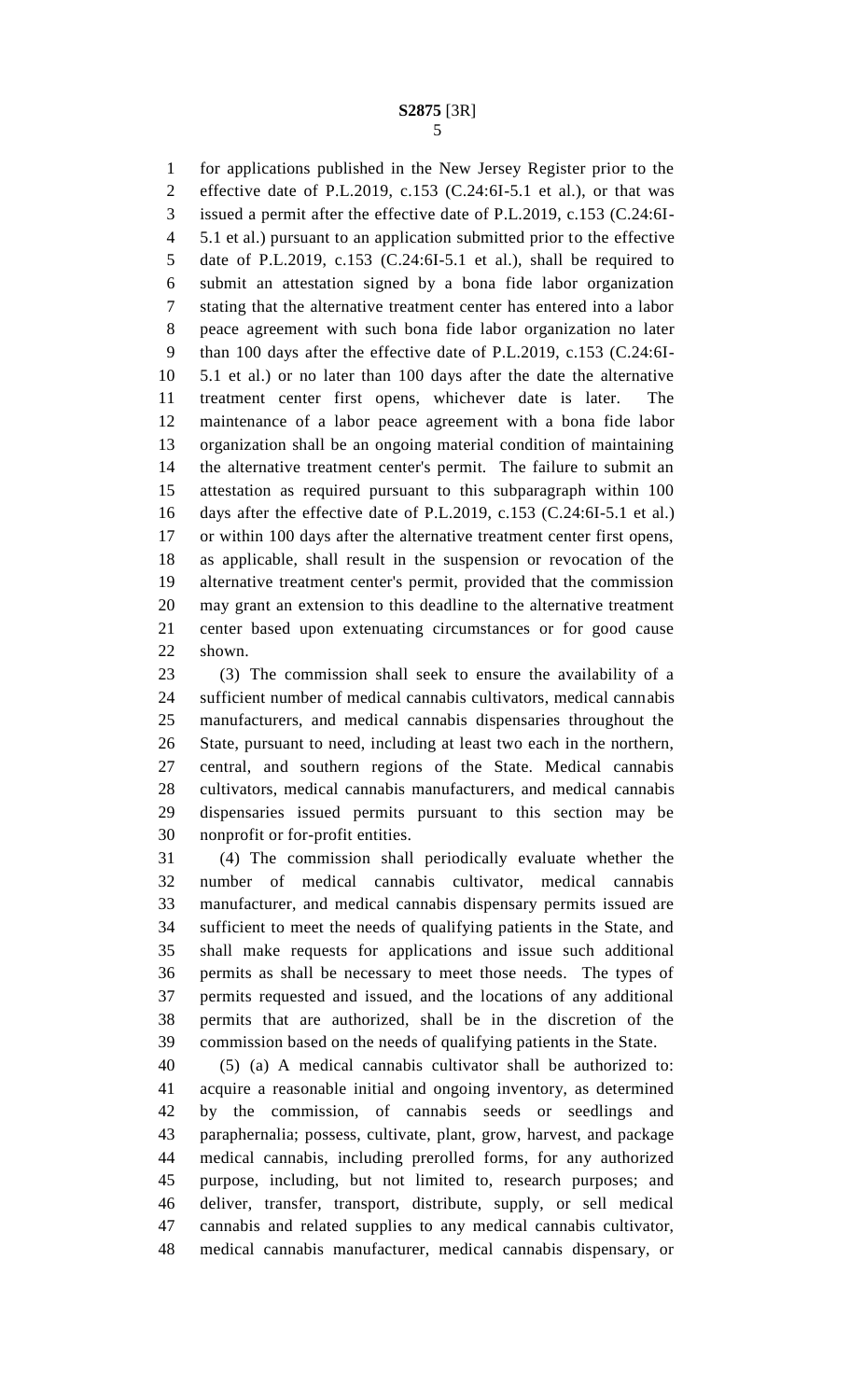clinical registrant in the State. In no case shall a medical cannabis cultivator operate or be located on land that is valued, assessed or taxed as an agricultural or horticultural use pursuant to the "Farmland Assessment Act of 1964," P.L.1964, c.48 (C.54:4- 23.1 et seq.).

 (b) A medical cannabis manufacturer shall be authorized to: purchase or acquire medical cannabis from any medical cannabis cultivator, medical cannabis manufacturer, or clinical registrant in the State; possess and utilize medical cannabis in the manufacture, production, and creation of medical cannabis products; and deliver, transfer, transport, supply, or sell medical cannabis products and related supplies to any medical cannabis manufacturer, medical cannabis dispensary, or clinical registrant in the State.

 (c) A medical cannabis dispensary shall be authorized to: purchase or acquire medical cannabis from any medical cannabis cultivator, medical cannabis dispensary, or clinical registrant in the State and medical cannabis products and related supplies from any medical cannabis manufacturer, medical cannabis dispensary, or clinical registrant in the State; purchase or acquire paraphernalia from any legal source; and distribute, supply, sell, or dispense medical cannabis, medical cannabis products, paraphernalia, and related supplies to qualifying patients or their designated or institutional caregivers who are registered with the commission pursuant to section 4 of P.L.2009, c.307 (C.24:6I-4). A medical cannabis dispensary may furnish medical cannabis, medical cannabis products, paraphernalia, and related supplies to a medical cannabis handler for delivery to a registered qualifying patient, designated caregiver, or institutional caregiver consistent with the requirements of subsection i. of section 27 of P.L.2019, c.153 (C.24:6I-20).

 (6) A medical cannabis cultivator shall not be limited in the number of strains of medical cannabis cultivated, and a medical cannabis manufacturer shall not be limited in the number or type of medical cannabis products manufactured, produced, or created. A medical cannabis manufacturer may package, and a medical cannabis dispensary may directly dispense medical cannabis and medical cannabis products to qualifying patients and their designated and institutional caregivers in any authorized form. Authorized forms shall include dried form, oral lozenges, topical formulations, transdermal form, sublingual form, tincture form, or edible form, or any other form as authorized by the commission. Edible form shall include pills, tablets, capsules, drops or syrups, oils, chewable forms, and any other form as authorized by the commission, except that the edible forms made available to minor patients shall be limited to forms that are medically appropriate for children, including pills, tablets, capsules, chewable forms, and drops, oils, syrups, and other liquids.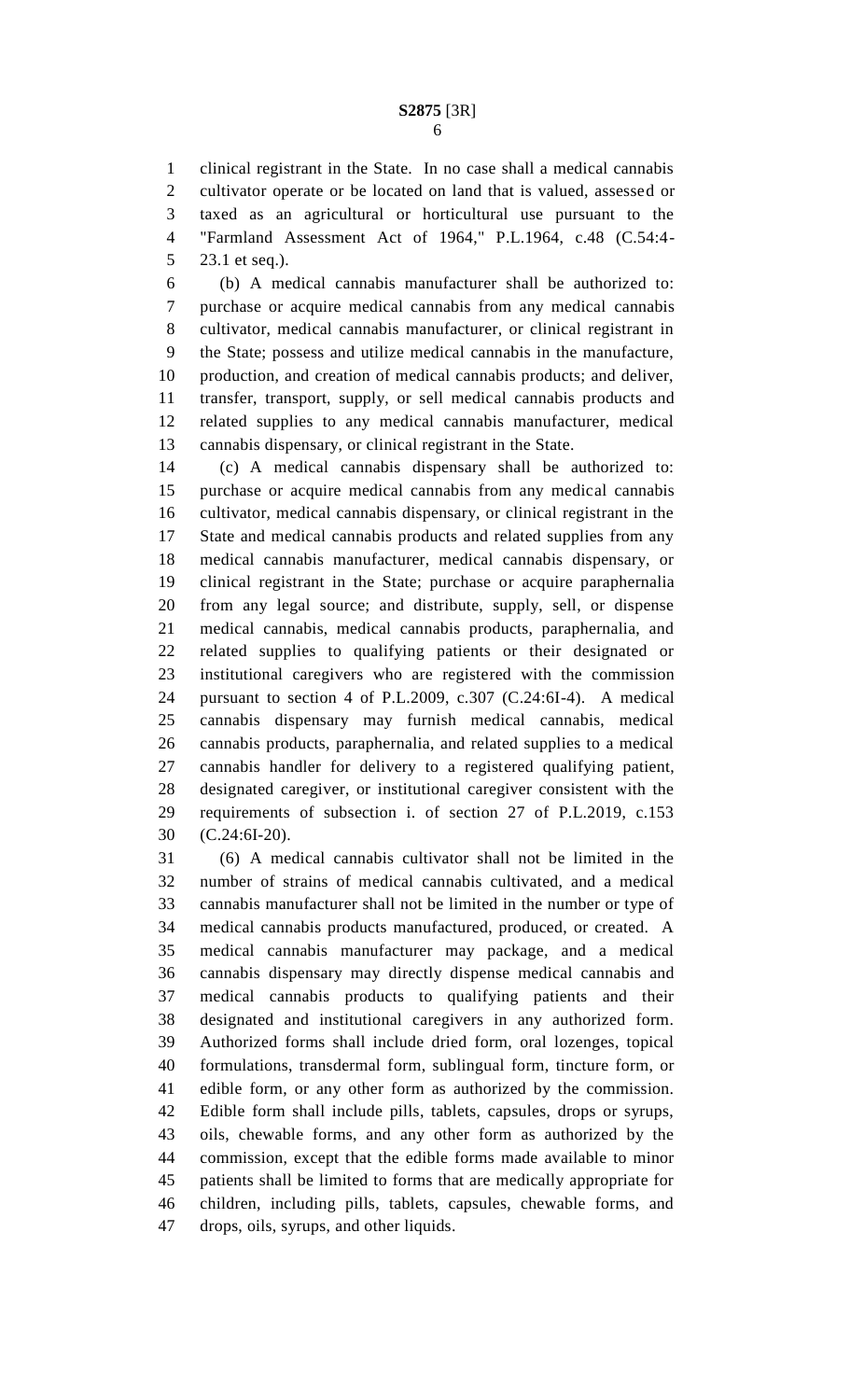(7) Nonprofit medical cannabis cultivators, medical cannabis manufacturers, and medical cannabis dispensaries need not be recognized as a 501(c)(3) organization by the federal Internal Revenue Service.

 b. The commission shall require that an applicant provide such information as the commission determines to be necessary pursuant to regulations adopted pursuant to P.L.2009, c.307 (C.24:6I-1 et al.).

 c. A person who has been convicted of a crime of the first, second, or third degree under New Jersey law or of a crime involving any controlled dangerous substance or controlled substance analog as set forth in chapter 35 of Title 2C of the New Jersey Statutes except paragraph (11) or (12) of subsection b. of N.J.S.2C:35-5, or paragraph (3) or (4) of subsection a. of N.J.S.2C:35-10, or any similar law of the United States or any other state shall not be issued a permit to operate as a medical cannabis cultivator, medical cannabis manufacturer, medical cannabis dispensary, or clinical registrant or be a director, officer, or employee of a medical cannabis cultivator, medical cannabis manufacturer, medical cannabis dispensary, or clinical registrant, unless such conviction occurred after the effective date of P.L.2009, c.307 (C.24:6I-1 et al.) and was for a violation of federal law relating to possession or sale of cannabis for conduct that is authorized under P.L.2009, c.307 (C.24:6I-1 et al.) or P.L.2015, c.158 (C.18A:40-12.22 et al.).

 d. (1) The commission shall require each applicant seeking a permit to operate as, to be a director, officer, or employee of, or to be a significantly involved person in, a medical cannabis cultivator, medical cannabis manufacturer, medical cannabis dispensary, or clinical registrant to undergo a criminal history record background check.

 Any individual seeking to become a director, officer, or employee of a medical cannabis cultivator, medical cannabis manufacturer, medical cannabis dispensary, or clinical registrant, after issuance of an initial permit shall notify the commission and shall complete a criminal history record background check and provide all information as may be required by the commission as a condition of assuming a position as director, officer, or employee of the permitted entity. An individual who incurs an investment interest or gains the authority to make controlling decisions in a permitted entity that makes the individual a significantly involved person shall notify the commission, complete a criminal history record background check, and provide all information as may be required by the commission no later than 30 days after the date the individual becomes a significantly involved person, or any permit issued to the individual or group of which the significantly involved person is a member shall be revoked and the individual or group shall be deemed ineligible to hold any ownership or investment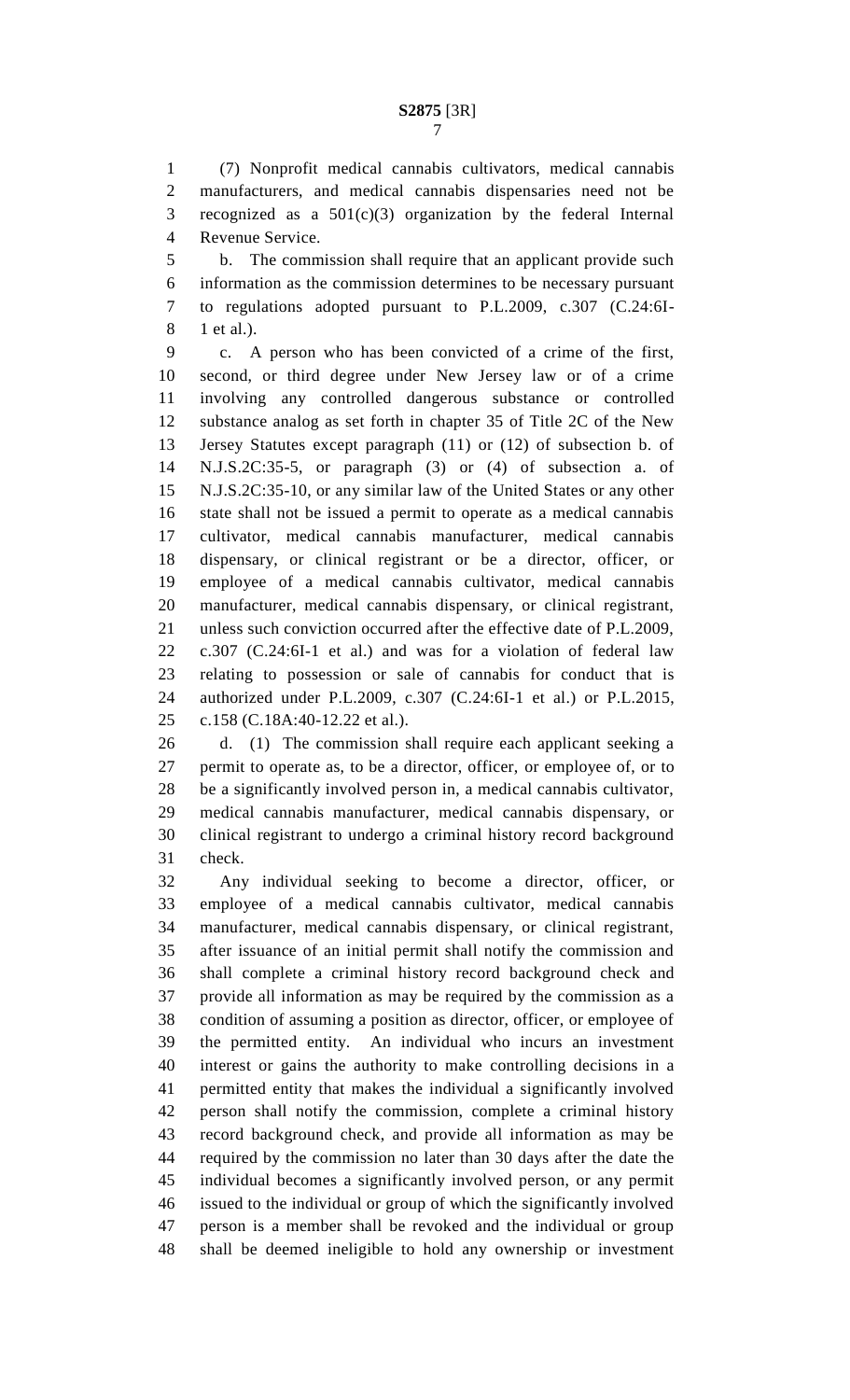interest in a medical cannabis cultivator, medical cannabis manufacturer, medical cannabis dispensary, or clinical registrant for a period of at least two years, commencing from the date of revocation, and for such additional period of time as the commission deems appropriate, based on the duration of the nondisclosure, the size of the individual's or group's investment interest in the permitted entity, the amount of profits, revenue, or income realized by the individual or group from the permitted entity during the period of nondisclosure, and whether the individual had a disqualifying conviction or would otherwise have been deemed ineligible to be a significantly involved person in a medical cannabis cultivator, medical cannabis manufacturer, medical cannabis dispensary, or clinical registrant.

 For purposes of this section, the term "applicant" shall include any owner, director, officer, or employee of, and any significantly involved person in, a medical cannabis cultivator, medical cannabis manufacturer, medical cannabis dispensary, or clinical registrant. The commission is authorized to exchange fingerprint data with and receive criminal history record background information from the Division of State Police and the Federal Bureau of Investigation consistent with the provisions of applicable federal and State laws, rules, and regulations. The Division of State Police shall forward criminal history record background information to the commission in a timely manner when requested pursuant to the provisions of this section.

 An applicant who is required to undergo a criminal history record background check pursuant to this section shall submit to being fingerprinted in accordance with applicable State and federal laws, rules, and regulations. No check of criminal history record background information shall be performed pursuant to this section unless the applicant has furnished the applicant's written consent to that check. An applicant who is required to undergo a criminal history record background check pursuant to this section who refuses to consent to, or cooperate in, the securing of a check of criminal history record background information shall not be considered for a permit to operate, or authorization to be employed at or to be a significantly involved person in, a medical cannabis cultivator, medical cannabis manufacturer, medical cannabis dispensary, or clinical registrant. An applicant shall bear the cost for the criminal history record background check, including all costs of administering and processing the check.

 (2) The commission shall not approve an applicant for a permit to operate, or authorization to be employed at or to be a significantly involved person in, a medical cannabis cultivator, medical cannabis manufacturer, medical cannabis dispensary, or clinical registrant if the criminal history record background information of the applicant reveals a disqualifying conviction as set forth in subsection c. of this section.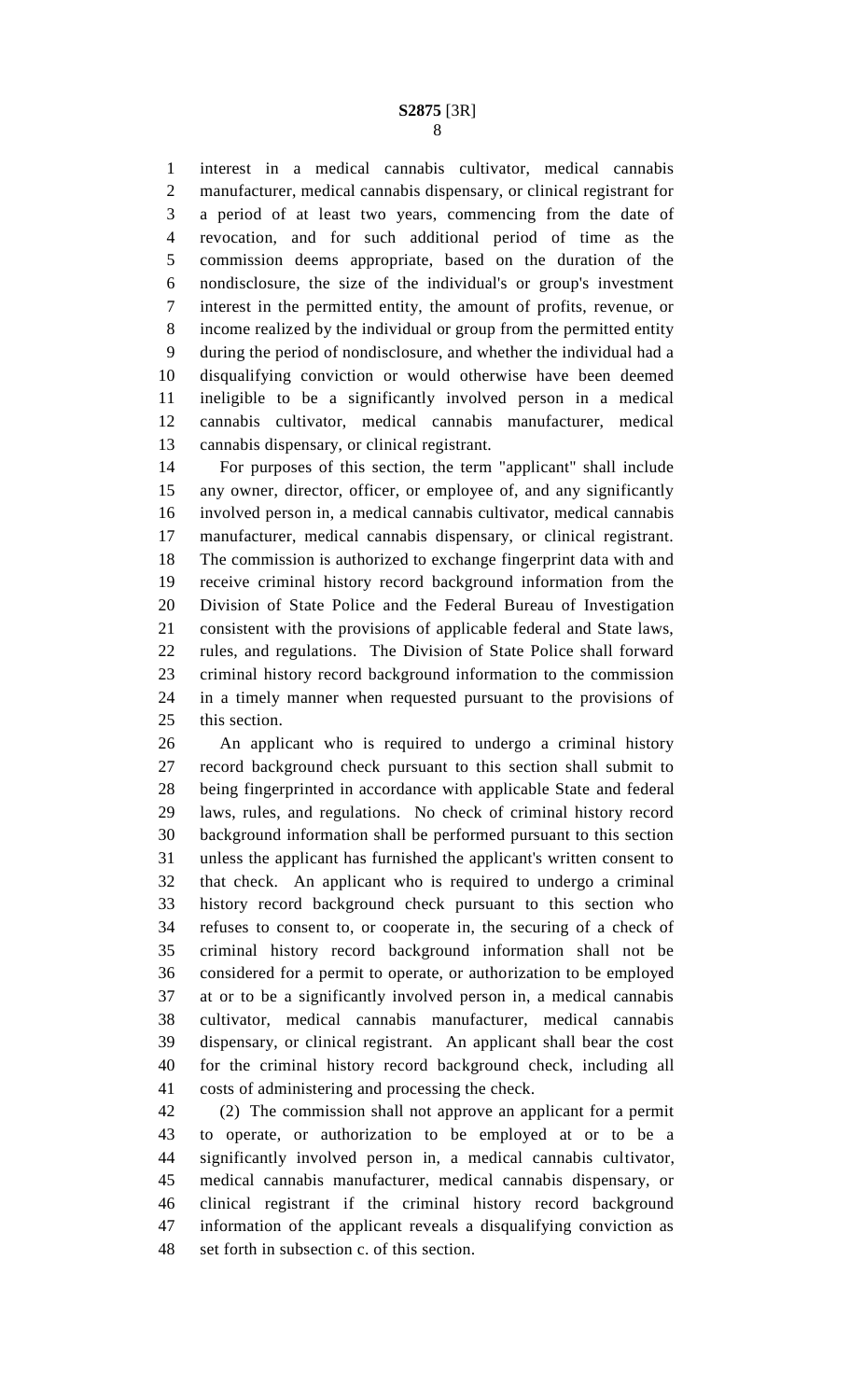(3) Upon receipt of the criminal history record background information from the Division of State Police and the Federal Bureau of Investigation, the commission shall provide written notification to the applicant of the applicant's qualification for or disqualification for a permit to operate or be a director, officer, or employee of, or a significantly involved person in, a medical cannabis cultivator, medical cannabis manufacturer, medical cannabis dispensary, or clinical registrant.

 If the applicant is disqualified because of a disqualifying conviction pursuant to the provisions of this section, the conviction that constitutes the basis for the disqualification shall be identified in the written notice.

 (4) The Division of State Police shall promptly notify the commission in the event that an individual who was the subject of a criminal history record background check conducted pursuant to this section is convicted of a crime or offense in this State after the date the background check was performed. Upon receipt of that notification, the commission shall make a determination regarding the continued eligibility to operate or be a director, officer, or employee of, or a significantly involved person in, a medical cannabis cultivator, medical cannabis manufacturer, medical cannabis dispensary, or clinical registrant.

 (5) Notwithstanding the provisions of subsection c. of this section to the contrary, the commission may offer provisional authority for an applicant to be an owner, director, officer, or employee of, or a significantly involved person in, a medical cannabis cultivator, medical cannabis manufacturer, medical cannabis dispensary, or clinical registrant for a period not to exceed three months if the applicant submits to the commission a sworn statement attesting that the person has not been convicted of any disqualifying conviction pursuant to this section.

 (6) Notwithstanding the provisions of subsection c. of this section to the contrary, no applicant to be an owner, director, officer, or employee of, or a significantly involved person in, a medical cannabis cultivator, medical cannabis manufacturer, medical cannabis dispensary, or clinical registrant shall be disqualified on the basis of any conviction disclosed by a criminal history record background check conducted pursuant to this section if the individual has affirmatively demonstrated to the commission clear and convincing evidence of rehabilitation. In determining whether clear and convincing evidence of rehabilitation has been demonstrated, the following factors shall be considered:

 (a) the nature and responsibility of the position which the convicted individual would hold, has held, or currently holds;

(b) the nature and seriousness of the crime or offense;

 (c) the circumstances under which the crime or offense occurred;

(d) the date of the crime or offense;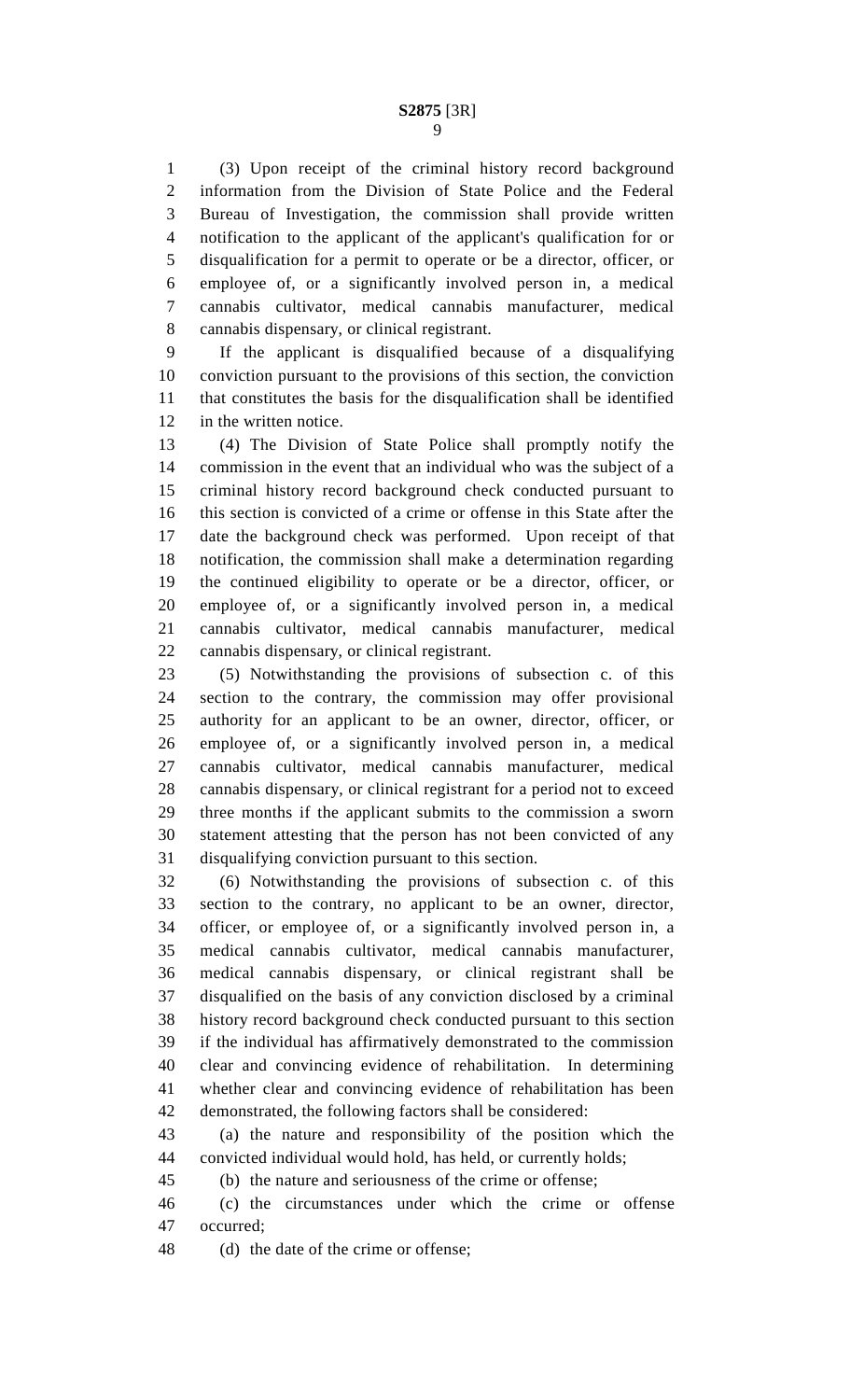(e) the age of the individual when the crime or offense was committed;

 (f) whether the crime or offense was an isolated or repeated incident;

 (g) any social conditions which may have contributed to the commission of the crime or offense; and

 (h) any evidence of rehabilitation, including good conduct in prison or in the community, counseling or psychiatric treatment received, acquisition of additional academic or vocational schooling, successful participation in correctional work-release programs, or the recommendation of those who have had the individual under their supervision.

 e. The commission shall issue a permit to operate or be an owner, director, officer, or employee of, or a significantly involved person in, a medical cannabis cultivator, medical cannabis manufacturer, or medical cannabis dispensary if the commission finds that issuing such a permit would be consistent with the purposes of P.L.2009, c.307 (C.24:6I-1 et al.) and the requirements of this section and section 11 of P.L.2019, c.153 (C.24:6I-7.1) are met. The denial of an application shall be considered a final agency decision, subject to review by the Appellate Division of the Superior Court. A permit to operate a medical cannabis cultivator, medical cannabis manufacturer, or medical cannabis dispensary issued on or after the effective date of P.L.2019, c.153 (C.24:6I- 5.1 et al.) shall be valid for one year and shall be renewable annually.

 f. A person who has been issued a permit pursuant to this section or a clinical registrant permit pursuant to section 13 of P.L.2019, c.153 (C.24:6I-7.3) shall display the permit at the front entrance to the premises of the permitted facility at all times when the facility is engaged in conduct authorized pursuant to P.L.2009, c.307 (C.24:6I-1 et al.) involving medical cannabis, including, but not limited to, the cultivating, manufacturing, or dispensing of medical cannabis.

 g. A medical cannabis cultivator, medical cannabis manufacturer, medical cannabis dispensary, or clinical registrant shall report any change in information to the commission not later than 10 days after such change, or the permit shall be deemed null and void.

 h. Each medical cannabis dispensary and clinical registrant shall maintain and make available on its Internet website, if any, a standard price list that shall apply to all medical cannabis, medical cannabis products, and related supplies and paraphernalia sold or dispensed by the medical cannabis dispensary or clinical registrant, which prices shall be reasonable and consistent with the actual costs incurred by the medical cannabis dispensary or clinical registrant in connection with acquiring and selling, transferring, or dispensing the medical cannabis or medical cannabis product and related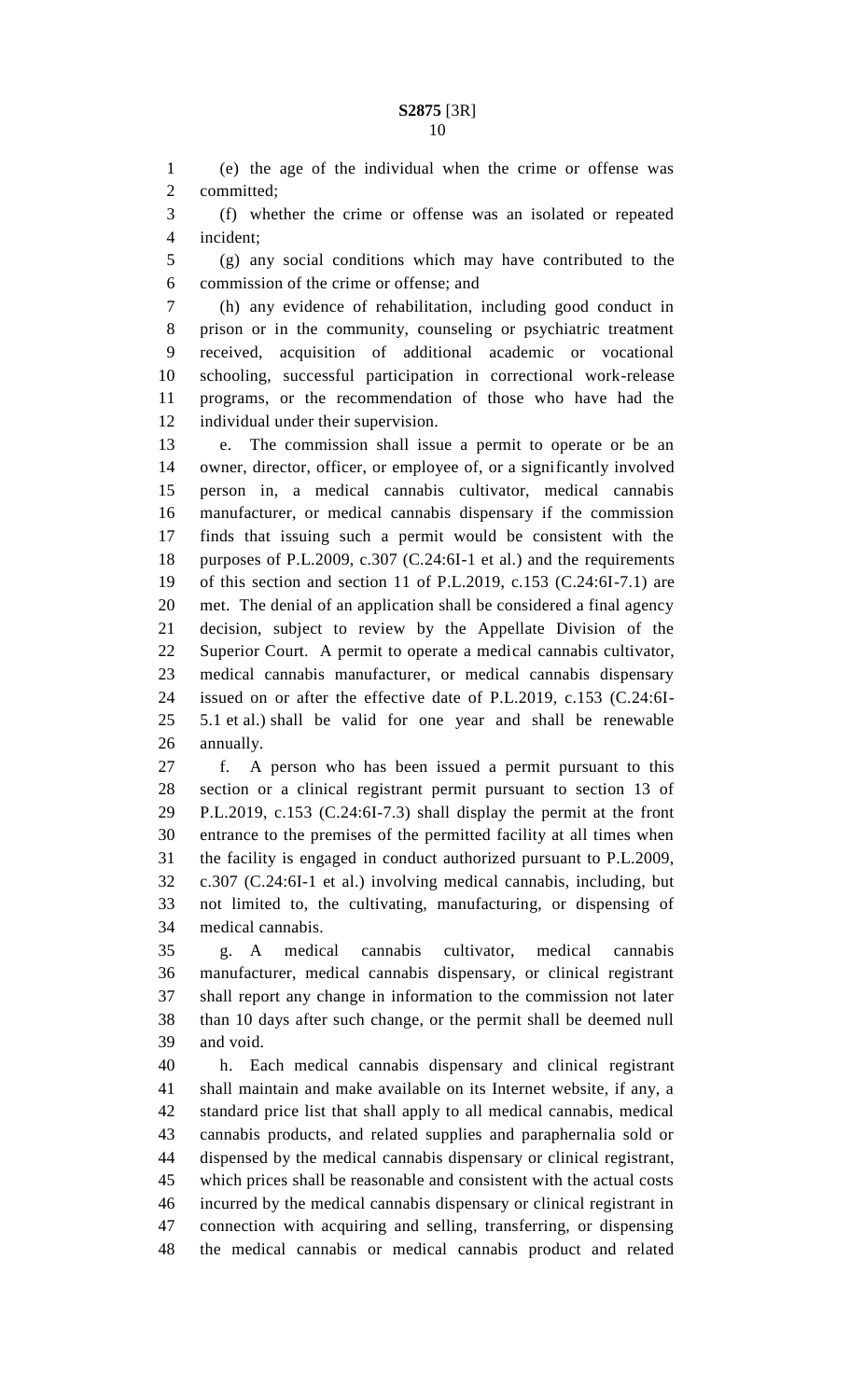supplies and paraphernalia. The prices charged by the medical cannabis dispensary or clinical registrant shall not deviate from the prices indicated on the entity's current price list, provided that a price list maintained by a medical cannabis dispensary or clinical registrant may allow for medical cannabis to be made available at a reduced price or without charge to qualifying patients who have a demonstrated financial hardship, as that term shall be defined by the commission by regulation. A price list required pursuant to this subsection may be revised no more than once per month, and each medical cannabis dispensary and clinical registrant shall be responsible for ensuring that the commission has a copy of the facility's current price list. A medical cannabis dispensary or clinical registrant shall be liable to a civil penalty of \$1,000 for each sale that occurs at a price that deviates from the entity's current price list, and to a civil penalty of \$10,000 for each week during which the entity's current price list is not on file with the commission. Any civil penalties collected by the commission pursuant to this section shall be used by the commission for the purposes of administering the State medical cannabis program.

i. The commission shall adopt regulations to:

 (1) require such written documentation of each delivery or dispensation of cannabis to, and pickup of cannabis for, a registered qualifying patient, including the date and amount dispensed, and, in the case of delivery, the date and times the delivery commenced and was completed, the address where the medical cannabis was delivered, the name of the patient or caregiver to whom the medical cannabis was delivered, and the name, handler certification number, and delivery certification number of the medical cannabis handler who performed the delivery, to be maintained in the records of the medical cannabis dispensary or clinical registrant, as the commission determines necessary to ensure effective documentation of the operations of each medical cannabis dispensary or clinical registrant;

 (2) monitor, oversee, and investigate all activities performed by medical cannabis cultivators, medical cannabis manufacturers, medical cannabis dispensaries, and clinical registrants;

 (3) ensure adequate security of all facilities 24 hours per day and security of all delivery methods to registered qualifying patients; and

 (4) establish thresholds for administrative action to be taken against a medical cannabis cultivator, medical cannabis manufacturer, medical cannabis dispensary, or clinical registrant and its employees, officers, investors, directors, or governing board pursuant to subsection m. of this section, including, but not limited to, specific penalties or disciplinary actions that may be imposed in a summary proceeding.

 j. (1) Each medical cannabis cultivator, medical cannabis manufacturer, medical cannabis dispensary, and clinical registrant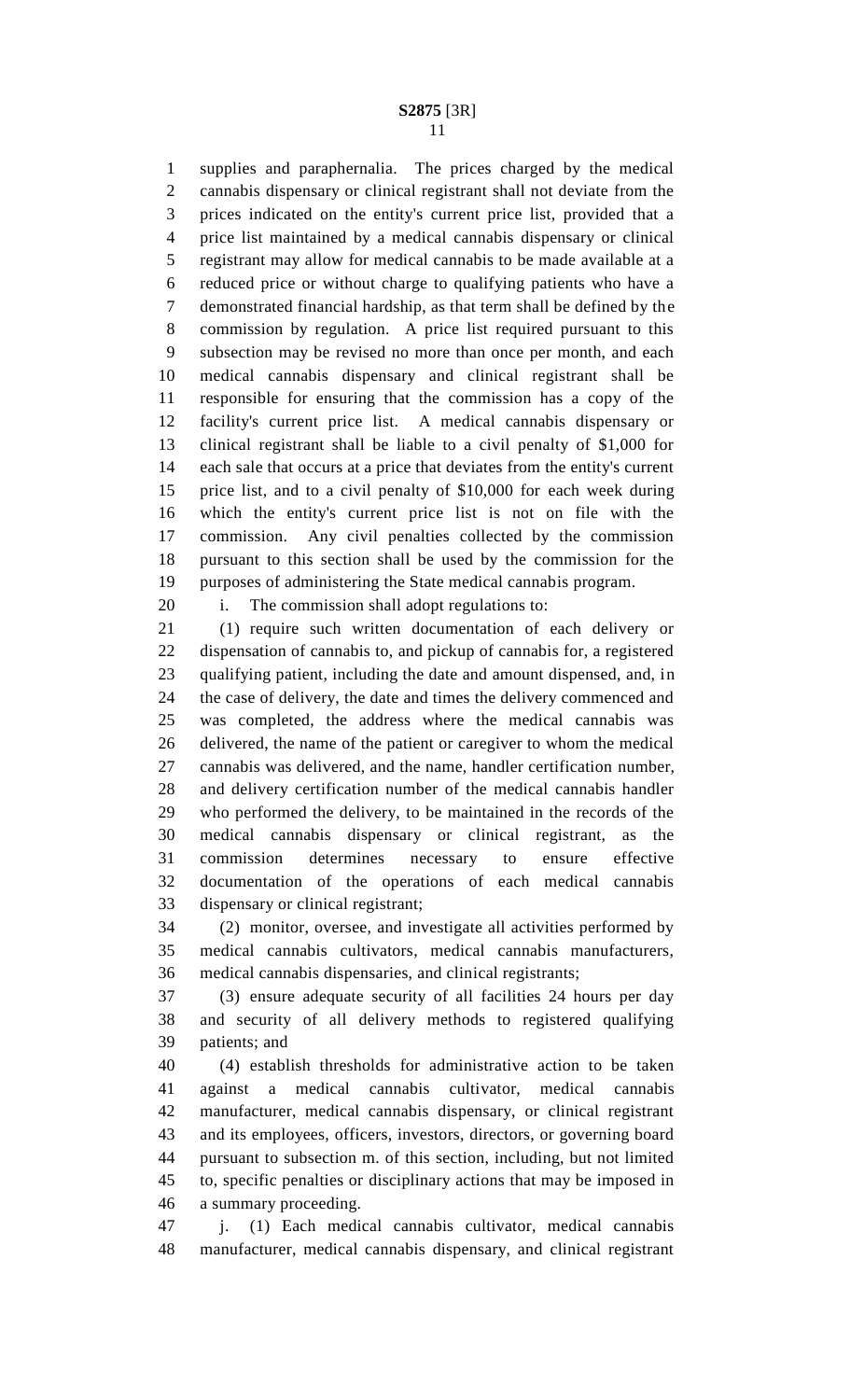shall require the owners, directors, officers, and employees at the permitted facility to complete at least eight hours of ongoing training each calendar year. The training shall be tailored to the roles and responsibilities of the individual's job function, and shall include training on confidentiality and such other topics as shall be required by the commission.

 (2) Each medical cannabis dispensary and clinical registrant shall consider whether to make interpreter services available to the population served, including for individuals with a visual or hearing impairment. The commission shall provide assistance to any medical cannabis dispensary or clinical registrant that seeks to provide such services in locating appropriate interpreter resources. A medical cannabis dispensary or clinical registrant shall assume the cost of providing interpreter services pursuant to this subsection.

 k. (1) The first six alternative treatment centers issued permits following the effective date of P.L.2009, c.307 (C.24:6I-1 et al.) shall be authorized to sell or transfer such permit and other assets to a for-profit entity, provided that: the sale or transfer is approved by the commission; each owner, director, officer, and employee of, and significantly involved person in, the entity seeking to purchase or receive the transfer of the permit, undergoes a criminal history record background check pursuant to subsection d. of this section, provided that nothing in this subsection shall be construed to require any individual to undergo a criminal history record background check if the individual would otherwise be exempt from undergoing a criminal history record background check pursuant to subsection d. of this section; the commission finds that the sale or transfer of the permit would be consistent with the purposes of P.L.2009, c.307 (C.24:6I-1 et al.); and no such sale or transfer shall be authorized more than one year after the effective date of P.L.2019, c.153 (C.24:6I-5.1 et al.). The sale or transfer of a permit pursuant to this subsection shall not be subject to the requirements of the "New Jersey Nonprofit Corporation Act," N.J.S.15A:1- 1 et seq., provided that, prior to or at the time of the sale or transfer, all debts and obligations of the nonprofit entity are either paid in full or assumed by the for-profit entity purchasing or acquiring the permit, or a reserve fund is established for the purpose of paying in full the debts and obligations of the nonprofit entity, and the for- profit entity pays the full value of all assets held by the nonprofit entity, as reflected on the nonprofit entity's balance sheet, in addition to the agreed-upon price for the sale or transfer of the entity's alternative treatment center permit. Until such time as the members of the Cannabis Regulatory Commission are appointed and the commission first organizes, the Department of Health shall have full authority to approve a sale or transfer pursuant to this paragraph.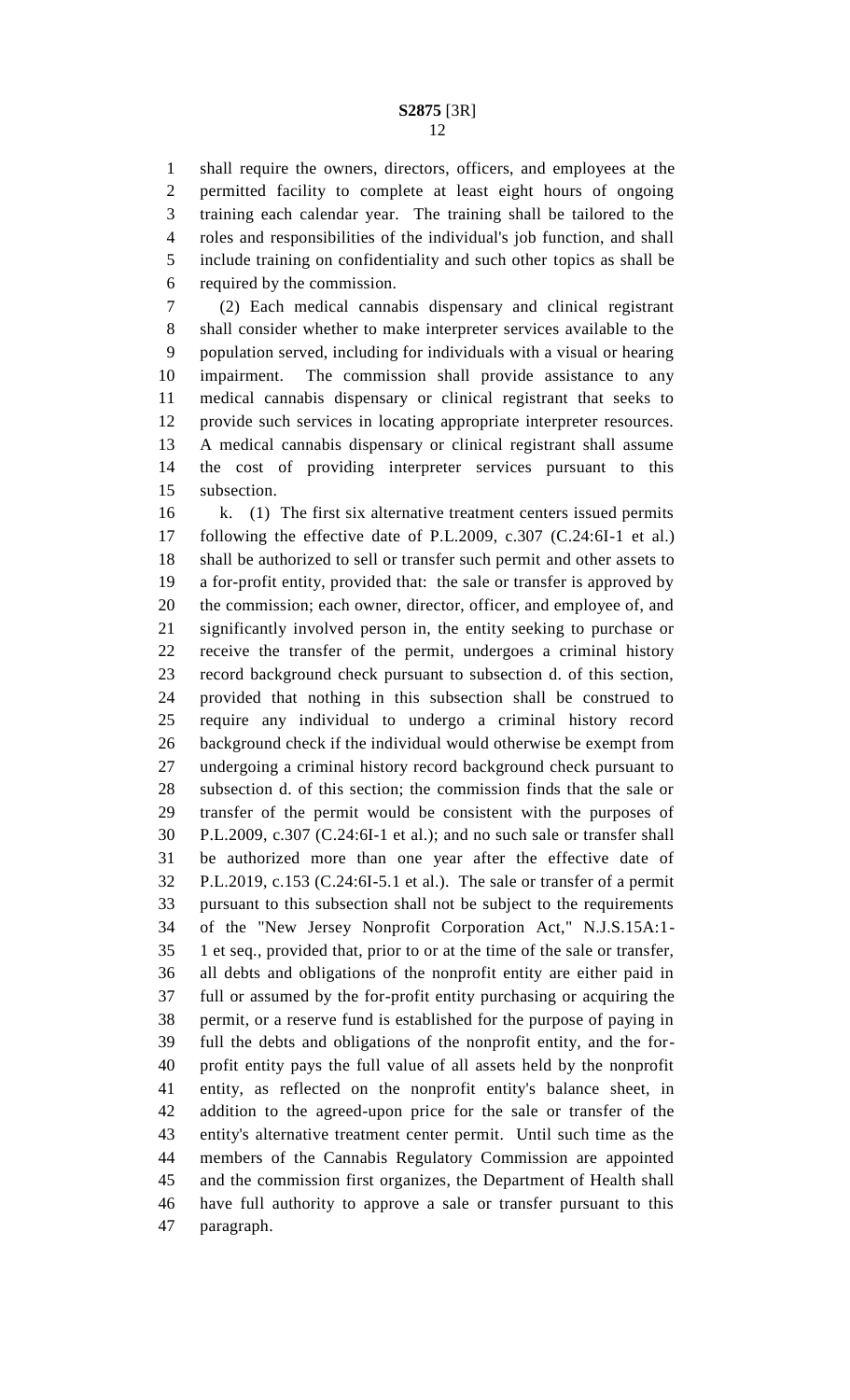(2) The sale or transfer of any interest of five percent or more in a medical cannabis cultivator, medical cannabis manufacturer, medical cannabis dispensary, or clinical registrant permit shall be subject to approval by the commission and conditioned on the entity that is purchasing or receiving transfer of the interest in the medical cannabis cultivator, medical cannabis manufacturer, medical cannabis dispensary, or clinical registrant permit completing a criminal history record background check pursuant to the requirements of subsection d. of this section.

10 l. No employee of any department, division, agency, board, or other State, county, or local government entity involved in the process of reviewing, processing, or making determinations with regard to medical cannabis cultivator, medical cannabis manufacturer, medical cannabis dispensary, or clinical registrant permit applications shall have any direct or indirect financial interest in the cultivating, manufacturing, or dispensing of medical cannabis or related paraphernalia, or otherwise receive anything of value from an applicant for a medical cannabis cultivator, medical cannabis manufacturer, medical cannabis dispensary, or clinical registrant permit in exchange for reviewing, processing, or making any recommendations with respect to a permit application.

 m. In the event that a medical cannabis cultivator, medical cannabis manufacturer, medical cannabis dispensary, or clinical registrant fails to comply with any requirements set forth in P.L.2009, c.307 (C.24:6I-1 et al.) or any related law or regulation, the commission may invoke penalties or take administrative action against the medical cannabis cultivator, medical cannabis manufacturer, medical cannabis dispensary, or clinical registrant and its employees, officers, investors, directors, or governing board, including, but not limited to, assessing fines, referring matters to another State agency, and suspending or terminating any permit held by the medical cannabis cultivator, medical cannabis manufacturer, medical cannabis dispensary, or clinical registrant. Any penalties imposed or administrative actions taken by the commission pursuant to this subsection may be imposed in a summary proceeding.

(cf: P.L.2019, c.153, s.10)

**2** 2. Section 11 of P.L.2019, c.153 (C.24:6I-7.1) is amended to read as follows:

 11. a. The commission shall, no later than 90 days after the effective date of P.L.2019, c.153 (C.24:6I-5.1 et al.) or upon adoption of rules and regulations as provided in subsection c. of section 18 of P.L.2009, c.307 (C.24:6I-16), whichever occurs later, begin accepting and processing applications for new medical cannabis cultivator, medical cannabis manufacturer, and medical cannabis dispensary permits. Notwithstanding the provisions of subsubparagraph (i) of subparagraph (a) of paragraph (2) of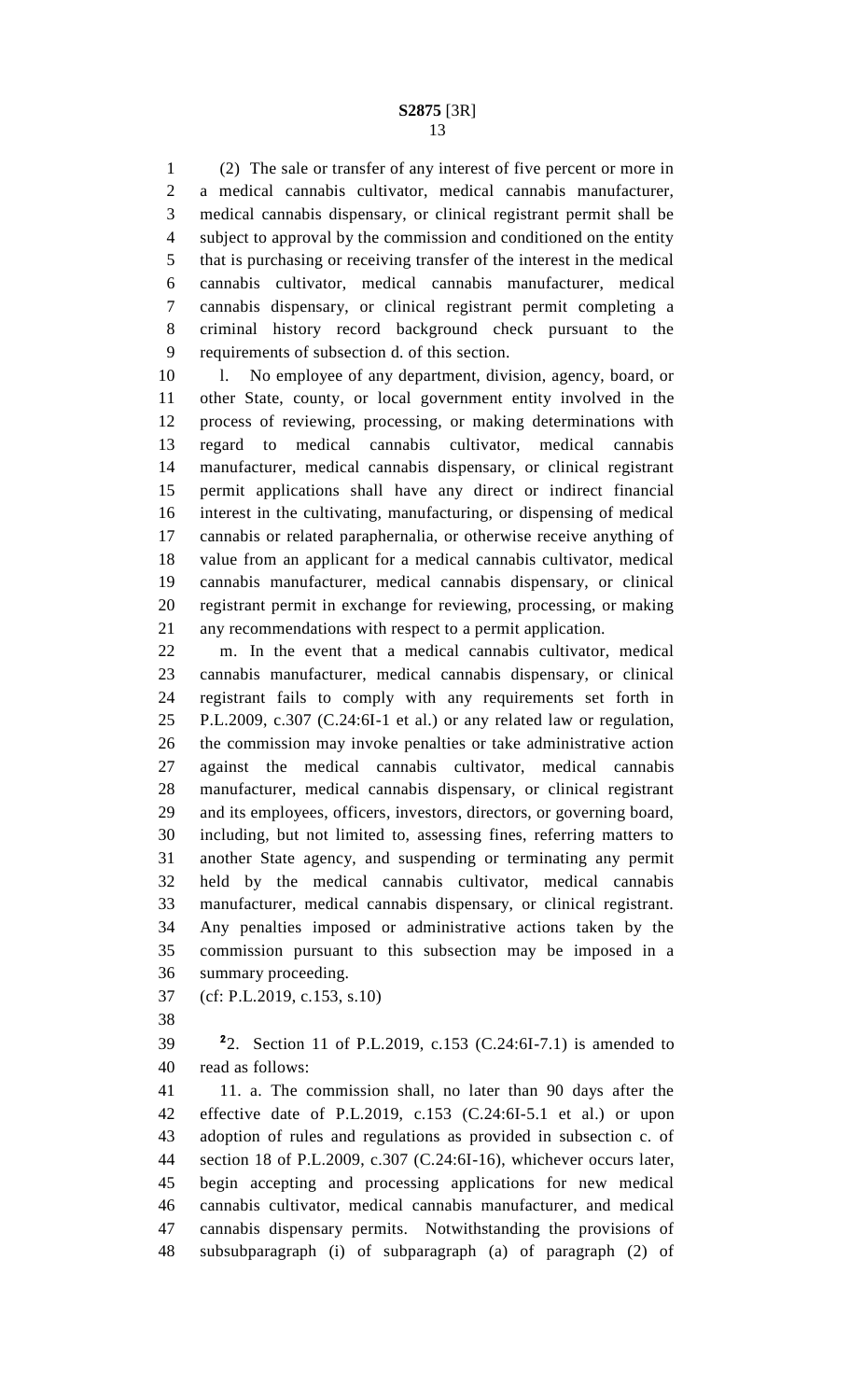subsection a. of section 7 of P.L.2009, c.307 (C.24:6I-7), the first three alternative treatment center permits issued by the commission pursuant to an application submitted on or after the effective date of P.L.2019, c.153 (C.24:6I-5.1 et al.) and up to four alternative treatment centers permits issued by the commission after the effective date of P.L.2019, c.153 (C.24:6I-5.1 et al.) pursuant to an application submitted pursuant to a request for applications published in the New Jersey Register prior to the effective date of P.L.2019, c.153 (C.24:6I-5.1 et al.) shall be deemed to concurrently hold a medical cannabis cultivator permit, a medical cannabis manufacturer permit, and a medical cannabis dispensary permit; of these permits, one permit shall be issued to an applicant located in the northern region of the State, one permit shall be issued to an applicant located in the central region of the State, and one permit shall be issued to an applicant located in the southern region of the State. Any permits issued by the commission thereafter shall be subject to the provisions of subsubparagraph (i) of subparagraph (a) of paragraph (2) of subsection a. of section 7 of P.L.2009, c.307 (C.24:6I-7), and the requirements of subsection d. of this section concerning conditional permits.

 b. The commission may establish nonrefundable application fees for permit applications and conditional permit applications, and permit and conditional permit fees for successful applicants.

 c. (1) The commission shall make a determination as to any permit application, other than an application for a conditional permit submitted pursuant to subsection d. of this section, no later than 90 days after receiving the application, which may include a determination that the commission reasonably requires more time to adequately review the application.

 (2) The commission shall issue a permit, other than a conditional permit, to an approved applicant at such time as the commission completes the application review process and any mandatory inspections, and determines that the applicant is in compliance with and is implementing the plans, procedures, protocols, actions, or other measures set forth in the applicant's permit application submitted pursuant to section 12 of P.L.2019, c.153 (C.24:6I-7.2), did maintain compliance with the terms, conditions, or restrictions of a conditional permit issued to the applicant, if applicable, and is otherwise in compliance with the requirements of P.L.2009, c.307 (C.24:6I-1 et al.).

 d. (1) The commission shall ensure that at least one third of the total permits issued for each type of medical cannabis permit are conditional permits, which one-third figure shall include any conditional permit issued to an applicant which is subsequently converted by the commission into a full permit pursuant to paragraph (4) of this subsection and any conditional permit, including a converted permit, issued to a microbusiness pursuant to subsection e. of this section. The requirements of this subsection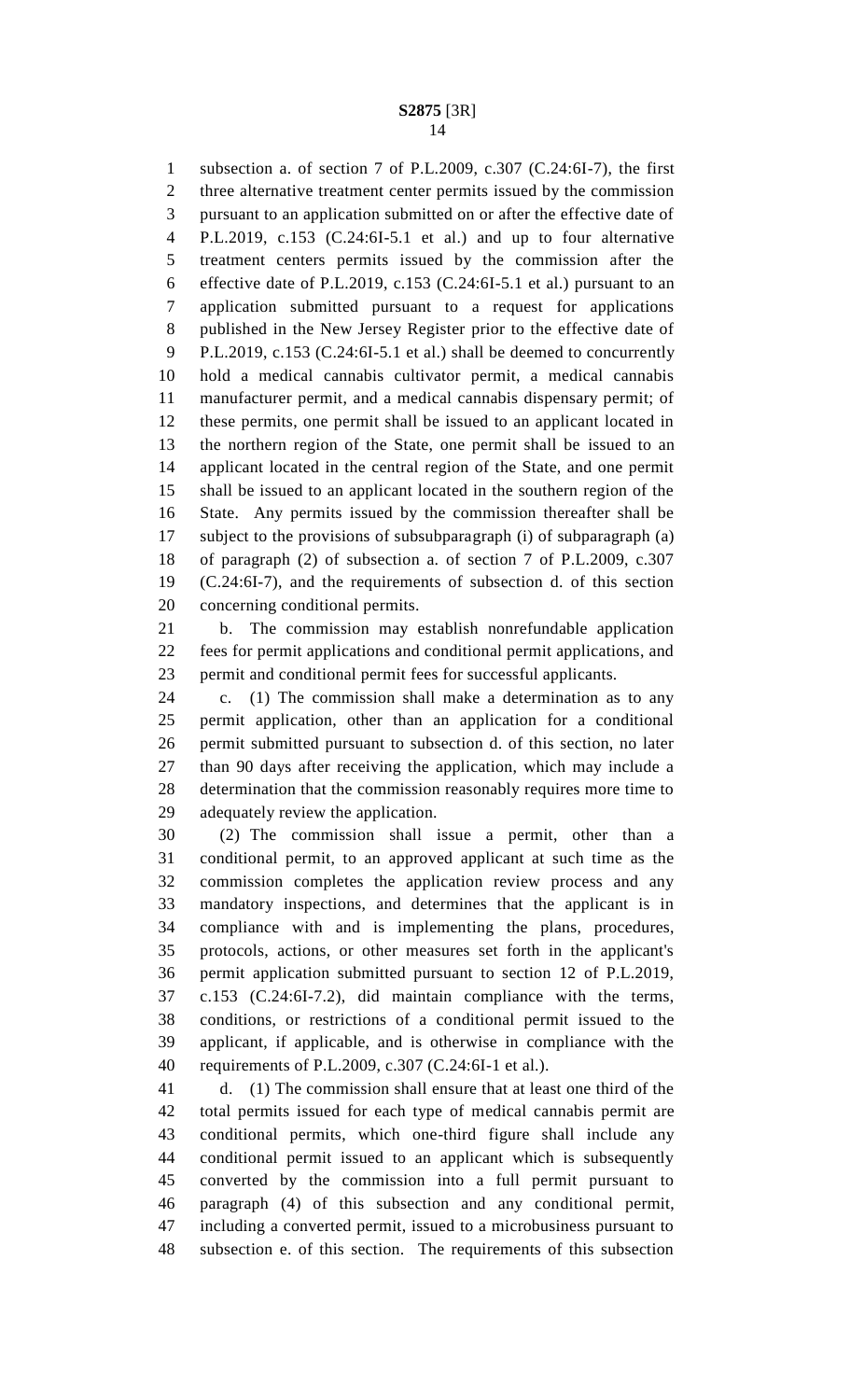shall not apply to permits issued to clinical registrants or to permits issued to the three alternative treatment centers issued a permit pursuant to subsection a. of this section that are expressly exempt from the provisions of subsubparagraph (i) of subparagraph (a) of paragraph (2) of subsection a. of section 7 of P.L.2009, c.307 (C.24:6I-7).

(2) An application for a conditional permit shall include:

 (a) documentation that the applicant entity includes at least one significantly involved person who has resided in this State for at least two years as of the date of the application;

 (b) a list of all owners, officers, directors, and employees of, and significantly involved persons in, the proposed medical cannabis entity, including their names, addresses, dates of birth, resumes, and a photocopy of their driver's licenses or other government-issued form of identification;

 (c) a criminal history record background check completed pursuant to subsection d. of section 7 of P.L.2009, c.307 (C.24:6I-7) for each owner, officer, director, and employee of, and each significantly involved person in, the proposed medical cannabis entity, provided that a conditional permit may be issued pending the results of a criminal history record background check;

22 (d) documentation that each significantly involved person in the proposed medical cannabis entity has, for the immediately preceding taxable year, an adjusted gross income of no more than \$200,000 or no more than \$400,000 if filing jointly with another;

 (e) a certification that each significantly involved person in the proposed medical cannabis entity does not have any financial interest in an entity applying for any other medical cannabis permit, or in an entity that currently holds a permit issued pursuant to section 7 of P.L.2009, c.307 (C.24:6I-7);

 (f) the federal and State tax identification numbers for the proposed medical cannabis entity, and proof of business registration with the Division of Revenue in the Department of the Treasury;

 (g) information about the proposed medical cannabis entity, including its legal name, any registered alternate name under which it may conduct business, and a copy of its articles of organization and bylaws;

 (h) the business plan and management operation profile for the proposed medical cannabis entity;

 (i) the plan by which the applicant intends to obtain appropriate liability insurance coverage for the proposed medical cannabis entity; and

 (j) any other requirements established by the commission pursuant to regulation.

 (3) The commission shall make a determination on an application for a conditional permit within 30 days after the date the application is received. A determination made pursuant to this paragraph may include a determination that the commission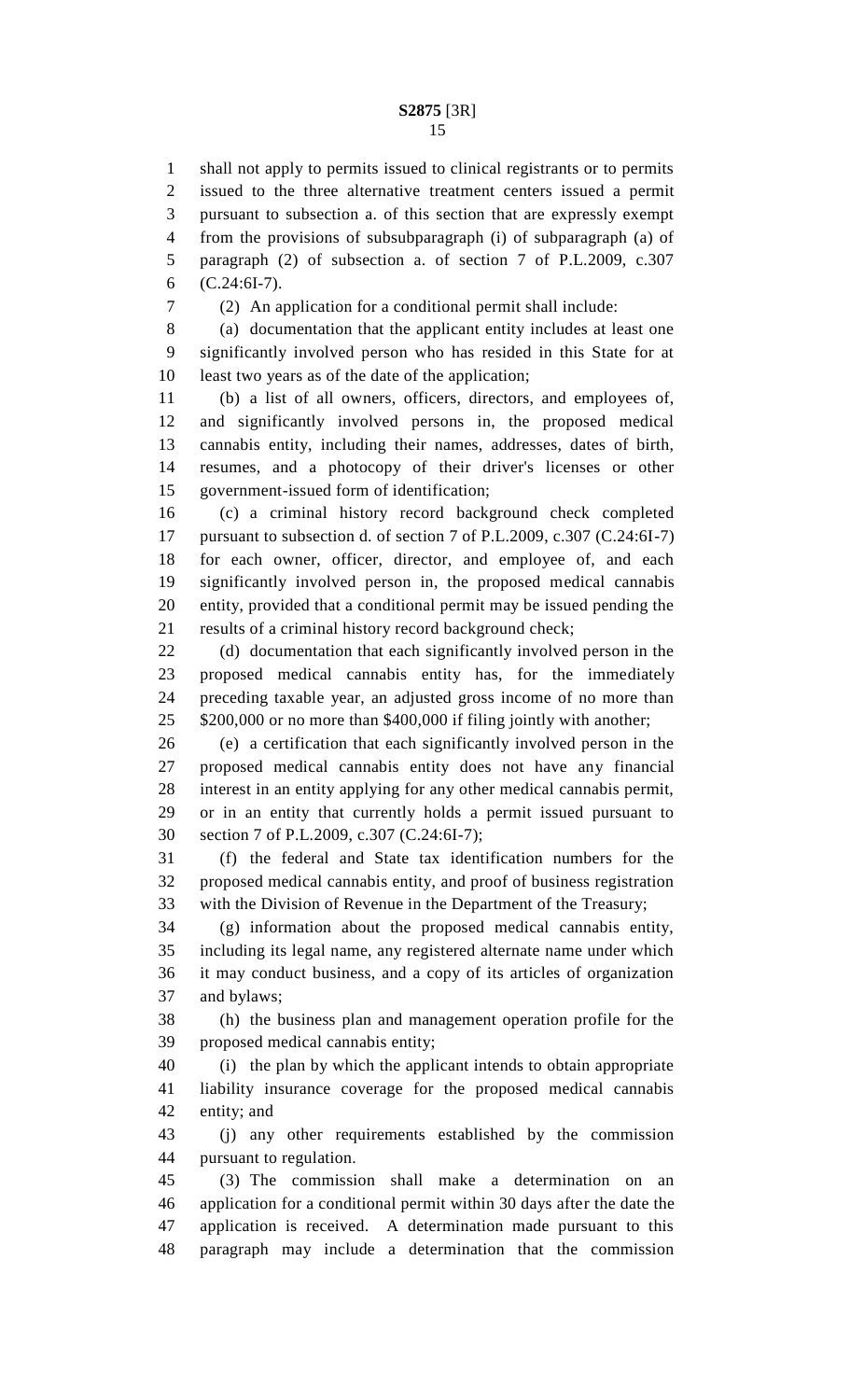requires more time to adequately review the application. The commission shall approve a permit application that meets the requirements of this subsection unless the commission finds by clear and convincing evidence that the applicant would be manifestly unsuitable to perform the activities authorized for the permit sought by the applicant. The commission shall deny a conditional permit to any applicant who fails to provide information, documentation, and assurances as required by this subsection; who fails to reveal any fact material to qualification; or who supplies information that is untrue or misleading as to a material fact pertaining to the qualification criteria for issuance of a conditional permit. If the application is denied, the commission shall notify the applicant in writing of the specific reason for its denial and provide the applicant with the opportunity for a hearing in accordance with the "Administrative Procedure Act," P.L.1968, c.410 (C.52:14B-1 et seq.).

 (4) The commission shall furnish to each entity issued a conditional permit a list of the requirements that the entity will be required to comply with within 120 days after issuance of the conditional permit. If the commission subsequently determines that, during the 120-day period, the conditional permit holder is in compliance with all applicable conditions and is implementing the plans, procedures, protocols, actions, or other measures set forth in its application, the commission shall convert the conditional permit into a full permit, which will expire one year from its date of issuance and be subject to annual renewal; if the commission determines that the conditional permit holder is not in compliance with all applicable conditions or not implementing the plans, procedures, protocols, actions, or other measures set forth in its application, the conditional permit shall automatically expire at the end of the 120-day period, or, at the discretion of the commission, may be revoked prior to the end of the 120-day period.

 (5) A conditional permit issued pursuant this subsection may not be sold or transferred.

 e. (1) The commission shall ensure that at least 10 percent of the total permits issued for each medical cannabis permit type, other than a clinical registrant permit, are designated for and only issued to microbusinesses, and that at least 25 percent of the total permits issued be issued to microbusinesses. A microbusiness may be issued a full annual permit pursuant to section 7 of P.L.2009, c.307 (C.24:6I-7) or a conditional permit pursuant to subsection d. of this section. The maximum fee assessed by the commission for issuance or renewal of a permit issued to a microbusiness shall be no more than half the fee applicable to a permit of the same type issued to a person or entity that is not a microbusiness. A permit issued to a microbusiness shall be valid for one year and may be renewed annually.

(2) A microbusiness shall meet the following requirements: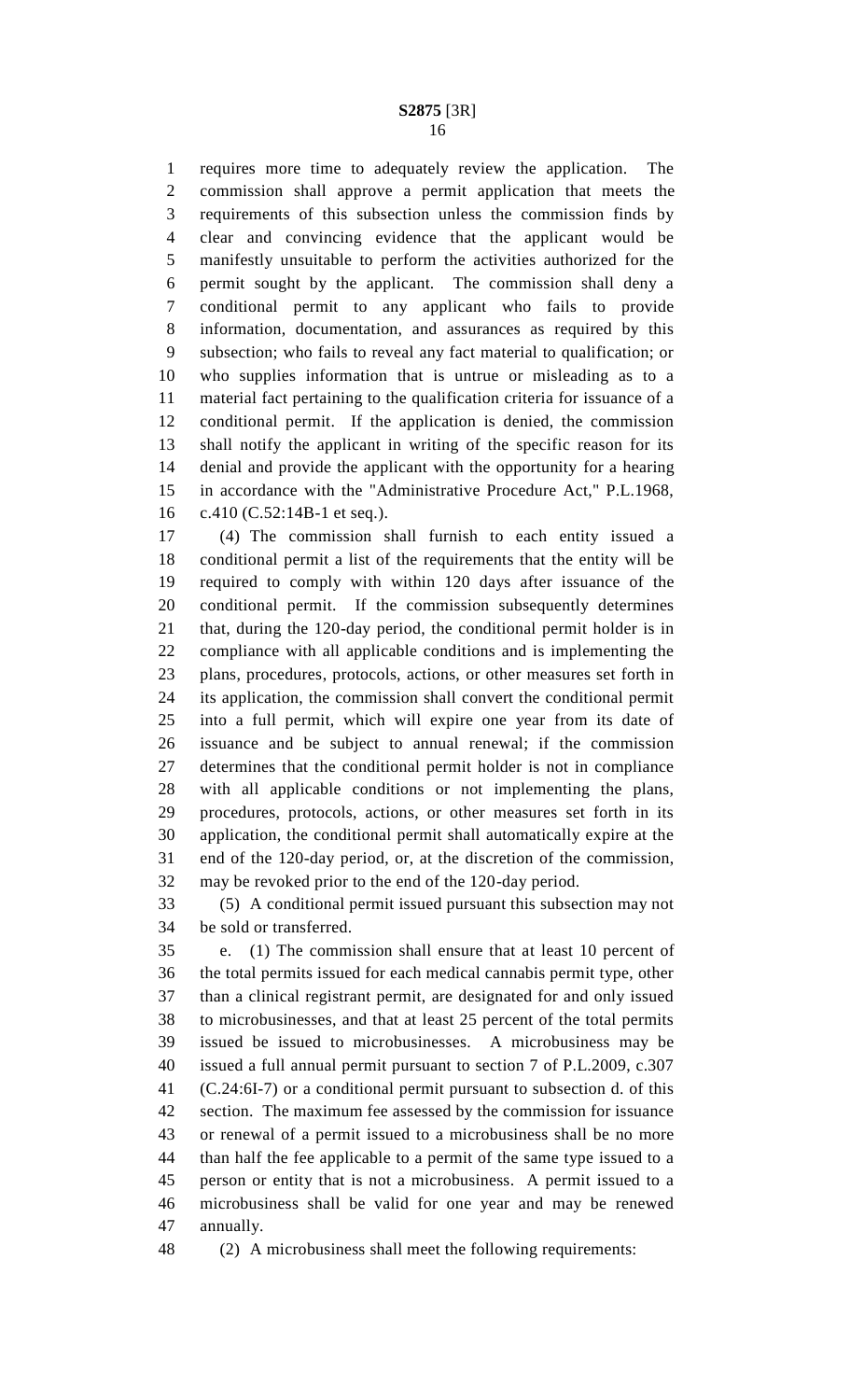(a) 100 percent of the ownership interest in the microbusiness shall be held by current New Jersey residents who have resided in the State for at least the past two consecutive years;

 (b) at least 51 percent of the owners, directors, officers, and employees of the microbusiness shall be residents of the municipality in which the microbusiness is or will be located, or a municipality bordering the municipality in which the microbusiness is or will be located;

 (c) the microbusiness shall employ no more than 10 employees at one time, inclusive of any owners, officers, and directors of the microbusiness;

 (d) the microbusiness shall not exceed the following size and capacity restrictions:

 (i) the entire microbusiness facility shall occupy an area of no more than 2,500 square feet;

 (ii) in the case of a microbusiness that is a medical cannabis cultivator, the total medical cannabis grow area shall not exceed 2,500 square feet, measured on a horizontal plane, shall grow no higher than 24 feet above that plane, and shall possess a total of no more than 1,000 plants, including mature and immature medical cannabis plants, but not including seedlings;

 (iii) in the case of a microbusiness that is a medical cannabis manufacturer, the manufacturer shall acquire and process no more than 1,000 pounds of medical cannabis in dried form each month; and

 (iv) in the case of a microbusiness that is a medical cannabis dispensary, the dispensary shall acquire no more than 1,000 pounds of medical cannabis in dried form, or the equivalent amount in any other form, or any combination thereof, for dispensing to or on behalf of registered qualifying patients each month; and

 (e) the microbusiness shall comply with such other requirements as may be established by the commission by regulation.

 (3) The requirements of this subsection shall not apply to permits issued pursuant to an application submitted pursuant to a request for applications published in the New Jersey Register prior to the effective date of P.L.2019, c.153 (C.24:6I-5.1 et al.).

 f. The commission shall have the authority to review any services agreement submitted pursuant to subsection l. of section 12 of P.L.2019, c.153 (C.24:6I-7.2, and any agreement established under subsubparagraph (ii) of subparagraph (d) of paragraph 2 of subsection a. of section 7 of P.L.2009, c.307 (C.24:6I-7) to provide significant financial or technical assistance or the significant use of 43 intellectual property to an applicant, to determine whether the terms of the agreement, including interest rates, returns, and fees, are commercially reasonable and consistent with the fair market value for the terms generally applicable to agreements of a comparable 47 nature. In the event the commission determines the terms of an agreement are not commercially reasonable or consistent with the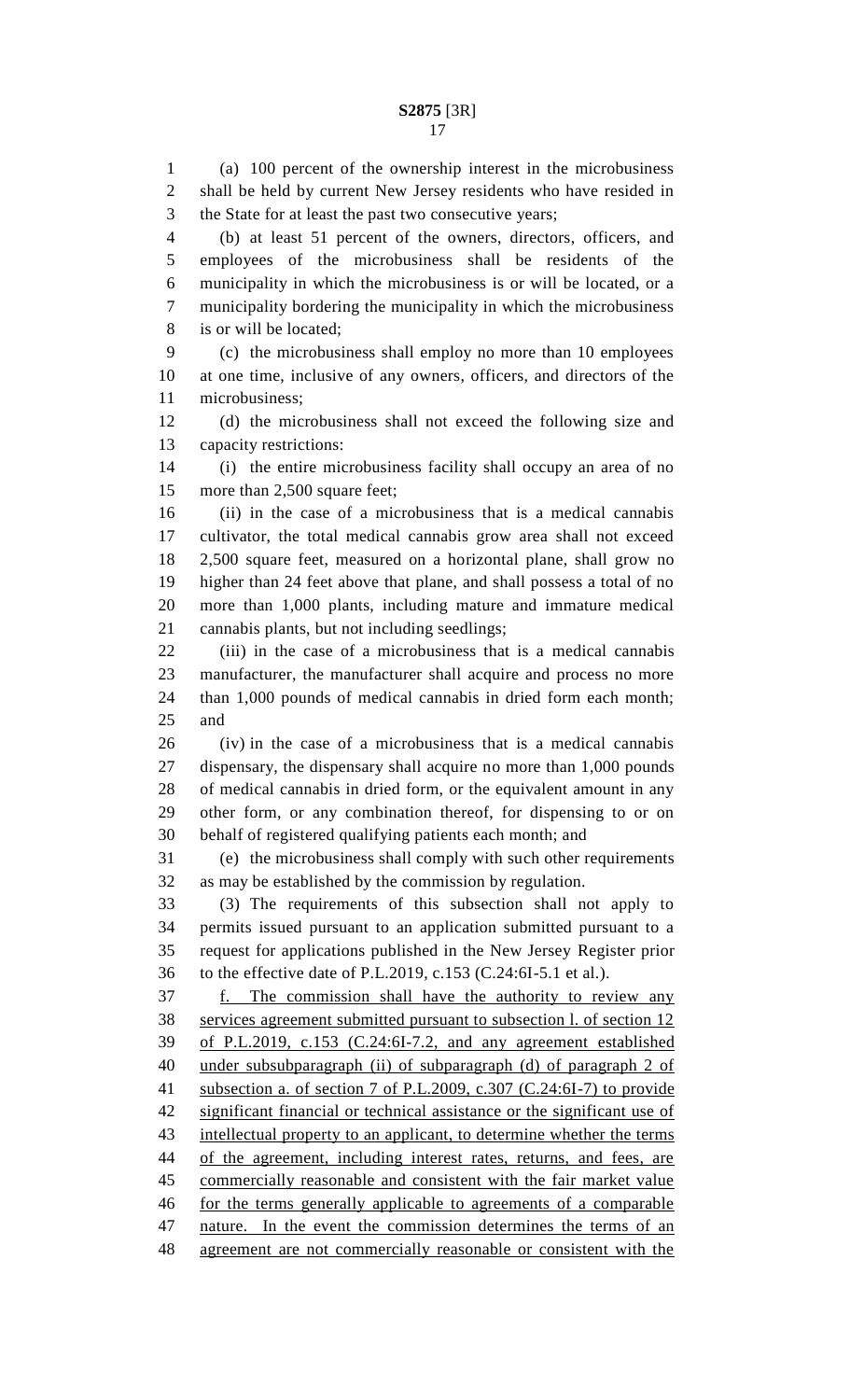fair market value generally applicable to the services to be provided under the agreement, the commission shall have the authority to withhold approval of the permit application until the parties renegotiate a new agreement that, as determined by the commission, is commercially reasonable and consistent with the fair market value for the terms generally applicable to agreements of a comparable nature. The parties to the agreement may request that the commission provide guidance as to what terms it would find to be commercially reasonable and consistent with the fair market value generally applicable to agreements of a comparable nature. Nothing in this subsection shall be construed to require the commission to award a permit to an applicant if the commission 13 determines the applicant does not otherwise meet the requirements for issuance of the permit.**<sup>2</sup>** (cf: P.L.2019, c.153, s.11) 3. Section 12 of P.L.2019, c.153 (24:6I-7.2) is amended to read as follows: 12. a. Each application for a medical cannabis cultivator permit, medical cannabis manufacturer permit, and medical cannabis dispensary permit, and each application for annual renewal of such permit, including permit and renewal applications for microbusinesses that meet the requirements of subsection e. of section 11 of P.L.2019, c.153 (C.24:6I-7.1), shall be submitted to the commission. A full, separate application shall be required for each initial permit requested by the applicant and for each location at which an applicant seeks to operate, regardless of whether the applicant was previously issued a medical cannabis cultivator, medical cannabis manufacturer, medical cannabis dispensary, or clinical registrant permit, and regardless of whether the applicant currently holds a medical cannabis cultivator, medical cannabis manufacturer, or medical cannabis dispensary permit. Renewal applications shall be submitted to the commission on a form and in a manner as shall be specified by the commission no later than 90 days before the date the current permit will expire. b. An initial permit application shall be evaluated according to criteria to be developed by the commission. The commission shall determine the point values to be assigned to each criterion, which shall include bonus points for applicants who are residents of New Jersey. c. The criteria to be developed by the commission pursuant to subsection b. of this section shall include, in addition to the criteria set forth in subsections d. and e. of this section and any other criteria developed by the commission, an analysis of the applicant's operating plan, excluding safety and security criteria, which shall include the following: (1) In the case of an applicant for a medical cannabis cultivator permit, the operating plan summary shall include a written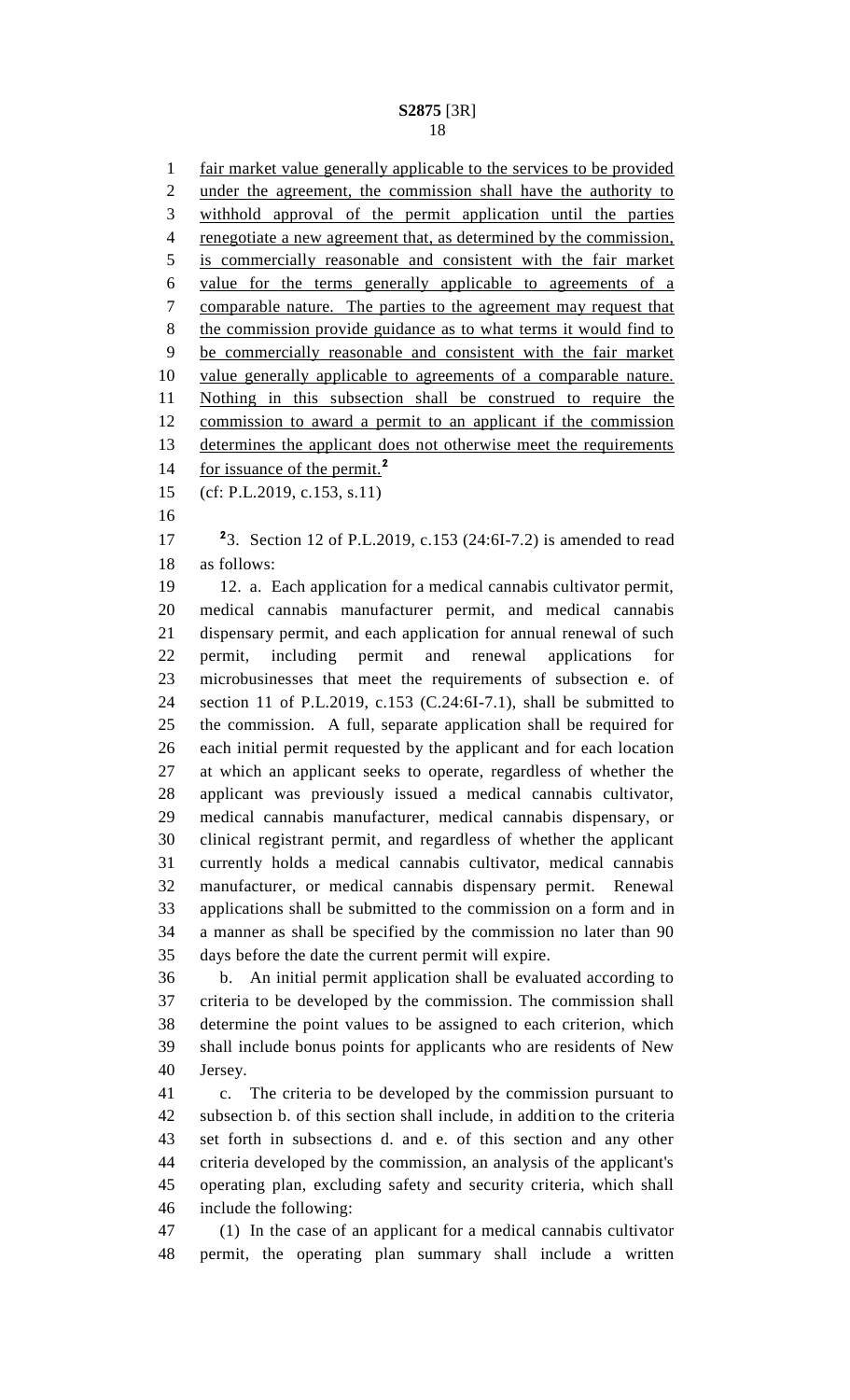description concerning the applicant's qualifications for, experience in, and knowledge of each of the following topics: (a) State-authorized cultivation of medical cannabis; (b) conventional horticulture or agriculture, familiarity with good agricultural practices, and any relevant certifications or degrees; (c) quality control and quality assurance; (d) recall plans; (e) packaging and labeling; (f) inventory control and tracking software or systems for the production of medical cannabis; (g) analytical chemistry and testing of medical cannabis; (h) water management practices; (i) odor mitigation practices; (j) onsite and offsite recordkeeping; (k) strain variety and plant genetics; (l) pest control and disease management practices, including plans for the use of pesticides, nutrients, and additives; (m) waste disposal plans; and (n) compliance with applicable laws and regulations. (2) In the case of an applicant for a medical cannabis manufacturer permit, the operating plan summary shall include a written description concerning the applicant's qualifications for, experience in, and knowledge of each of the following topics: (a) State-authorized manufacture, production, and creation of cannabis products using appropriate extraction methods, including intended use and sourcing of extraction equipment and associated solvents or intended methods and equipment for non-solvent extraction; (b) pharmaceutical manufacturing, good manufacturing practices, and good laboratory practices; (c) quality control and quality assurance; (d) recall plans; (e) packaging and labeling; (f) inventory control and tracking software or systems for the production of medical cannabis; (g) analytical chemistry and testing of medical cannabis and medical cannabis products and formulations; (h) water management practices; (i) odor mitigation practices; (j) onsite and offsite recordkeeping; (k) a list of product formulations or products proposed to be manufactured with estimated cannabinoid profiles, if known, including varieties with high cannabidiol content; (l) intended use and sourcing of all non-cannabis ingredients used in the manufacture, production, and creation of cannabis products, including methods to verify or ensure the safety and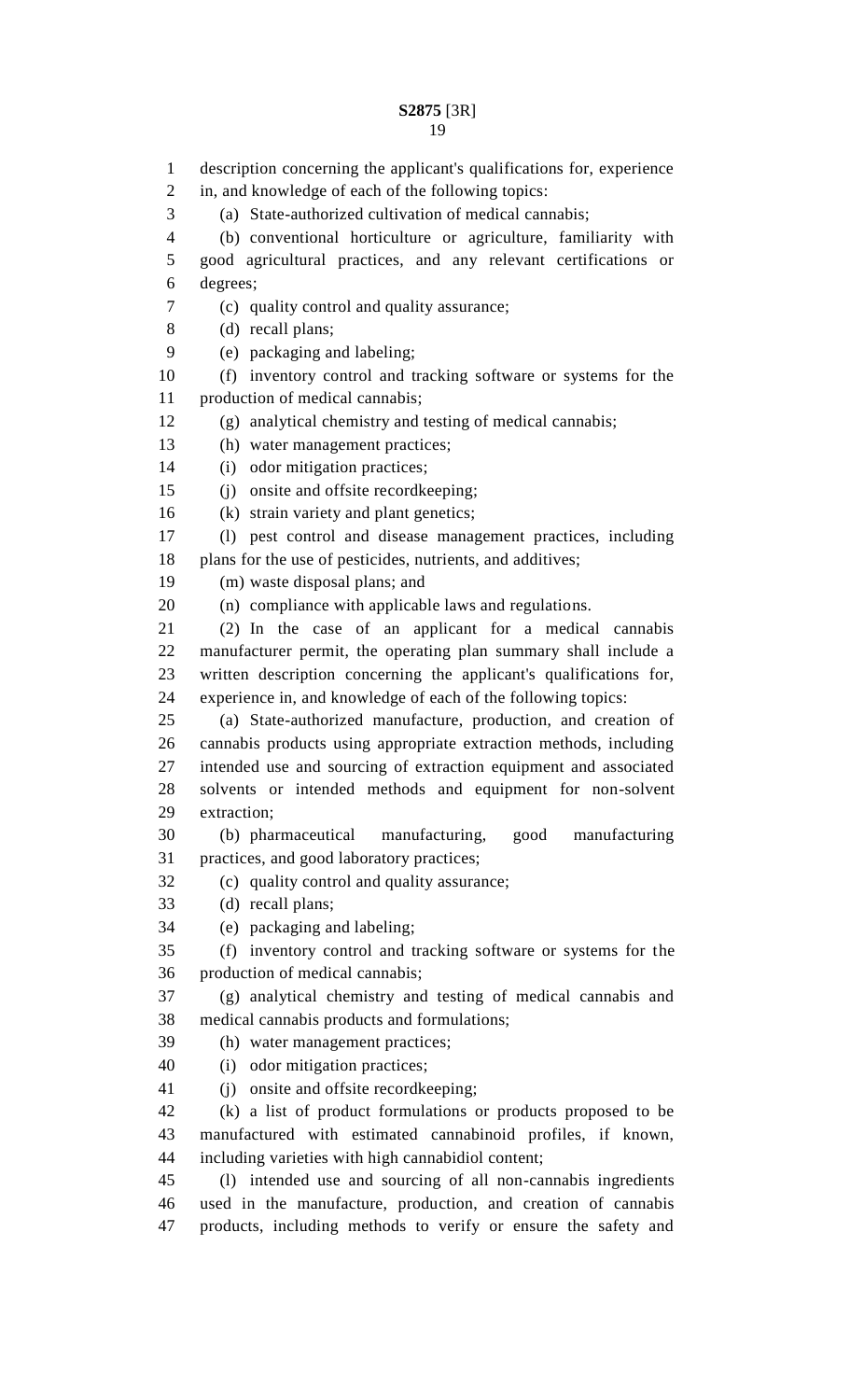| ۰.<br>× |
|---------|
|         |
|         |
|         |
|         |
|         |
|         |
|         |
|         |

 integrity of those ingredients and their potential to be or contain allergens; (m) waste disposal plans; and (n) compliance with applicable laws and regulations. (3) In the case of an applicant for a medical cannabis dispensary permit, the operating plan summary shall include a written description concerning the applicant's qualifications for, experience in, and knowledge of each of the following topics: (a) State-authorized dispensation of medical cannabis to qualifying patients; (b) healthcare, medicine, and treatment of patients with qualifying medical conditions; (c) medical cannabis product evaluation procedures; (d) recall plans; (e) packaging and labeling; (f) inventory control and point-of-sale software or systems for the sale of medical cannabis; (g) patient counseling procedures; (h) the routes of administration, strains, varieties, and cannabinoid profiles of medical cannabis and medical cannabis products; 22 (i) odor mitigation practices; (j) onsite and offsite recordkeeping; (k) compliance with State and federal patient privacy rules; (l) waste disposal plans; and (m) compliance with applicable laws and regulations. d. The criteria to be developed by the commission pursuant to subsection b. of this section shall include, in addition to the criteria set forth in subsections c. and e. of this section and any other criteria developed by the commission, an analysis of the following factors, if applicable: (1) The applicant's environmental impact plan. (2) A summary of the applicant's safety and security plans and procedures, which shall include descriptions of the following: (a) plans for the use of security personnel, including contractors; (b) the experience or qualifications of security personnel and proposed contractors; (c) security and surveillance features, including descriptions of any alarm systems, video surveillance systems, and access and visitor management systems, along with drawings identifying the proposed locations for surveillance cameras and other security features; (d) plans for the storage of medical cannabis and medical cannabis products, including any safes, vaults, and climate control systems that will be utilized for this purpose; (e) a diversion prevention plan;

(f) an emergency management plan;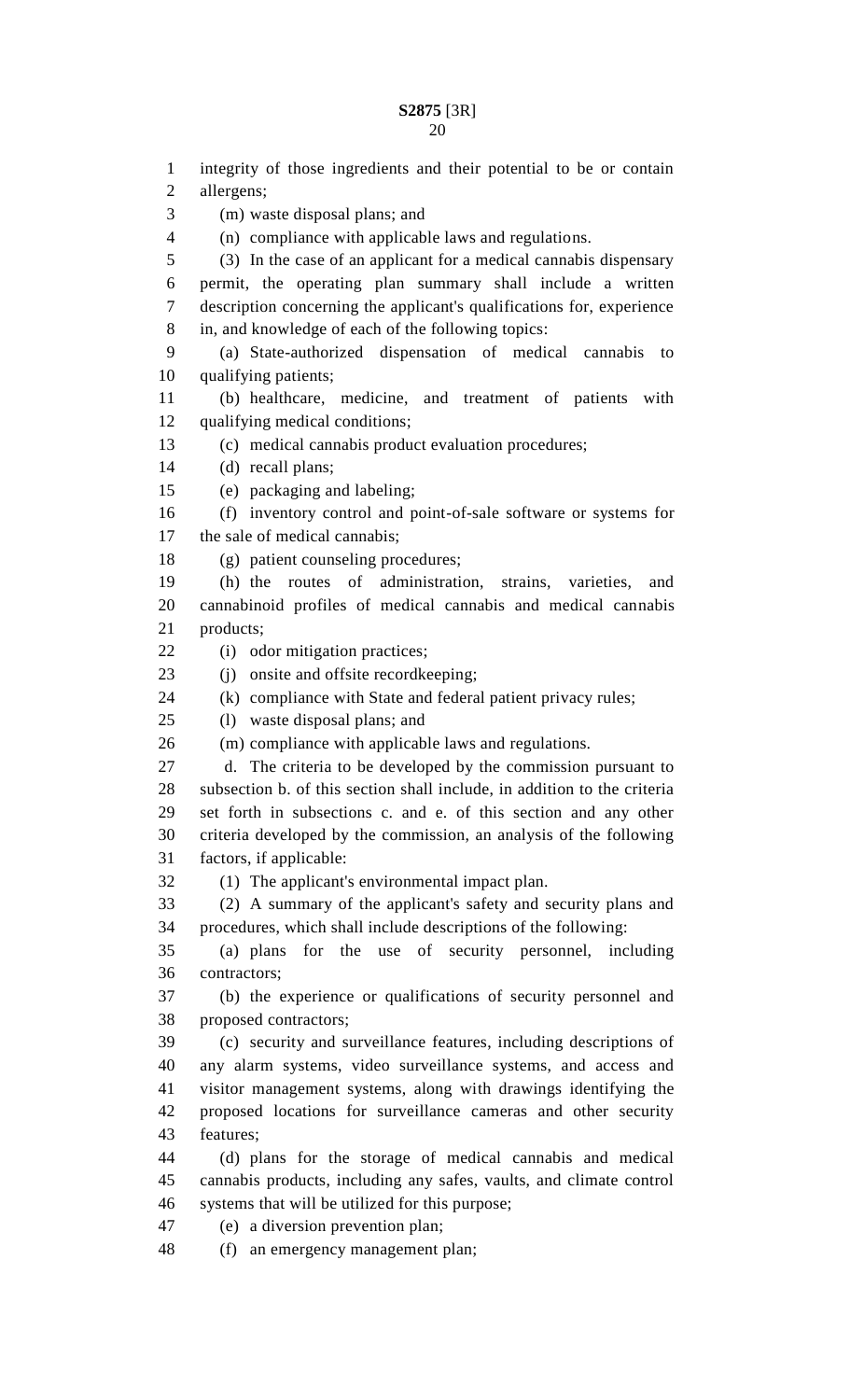(g) procedures for screening, monitoring, and performing criminal history record background checks of employees; (h) cybersecurity procedures, including, in the case of an applicant for a medical cannabis dispensary permit, procedures for collecting, processing, and storing patient data, and the applicant's familiarity with State and federal privacy laws; (i) workplace safety plans and the applicant's familiarity with federal Occupational Safety and Health Administration regulations; (j) the applicant's history of workers' compensation claims and safety assessments; (k) procedures for reporting adverse events; and (l) a sanitation practices plan. (3) A summary of the applicant's business experience, including the following, if applicable: (a) the applicant's experience operating businesses in highly- regulated industries; (b) the applicant's experience in operating alternative treatment centers and related medical cannabis production and dispensation entities under the laws of New Jersey or any other state or jurisdiction within the United States; and (c) the applicant's plan to comply with and mitigate the effects of 26 U.S.C. s.280E on cannabis businesses, and for evidence that the applicant is not in arrears with respect to any tax obligation to the State. In evaluating the experience described under subparagraphs (a), (b), and (c) of this paragraph, the commission shall afford the greatest weight to the experience of the applicant itself, controlling owners, and entities with common ownership or control with the applicant; followed by the experience of those with a 15 percent or greater ownership interest in the applicant's organization; followed by significantly involved persons in the applicant's organization; followed by other officers, directors, and current and prospective employees of the applicant who have a bona fide relationship with the applicant's organization as of the submission date of the application. (4) A description of the proposed location for the applicant's site, including the following, if applicable: (a) the proposed location, the surrounding area, and the suitability or advantages of the proposed location, along with a floor plan and optional renderings or architectural or engineering plans; (b) the submission of zoning approvals for the proposed location, which shall consist of a letter or affidavit from appropriate municipal officials that the location will conform to municipal zoning requirements allowing for such activities related to the cultivation, manufacturing, or dispensing of medical cannabis, cannabis products, and related supplies as will be conducted at the proposed facility; and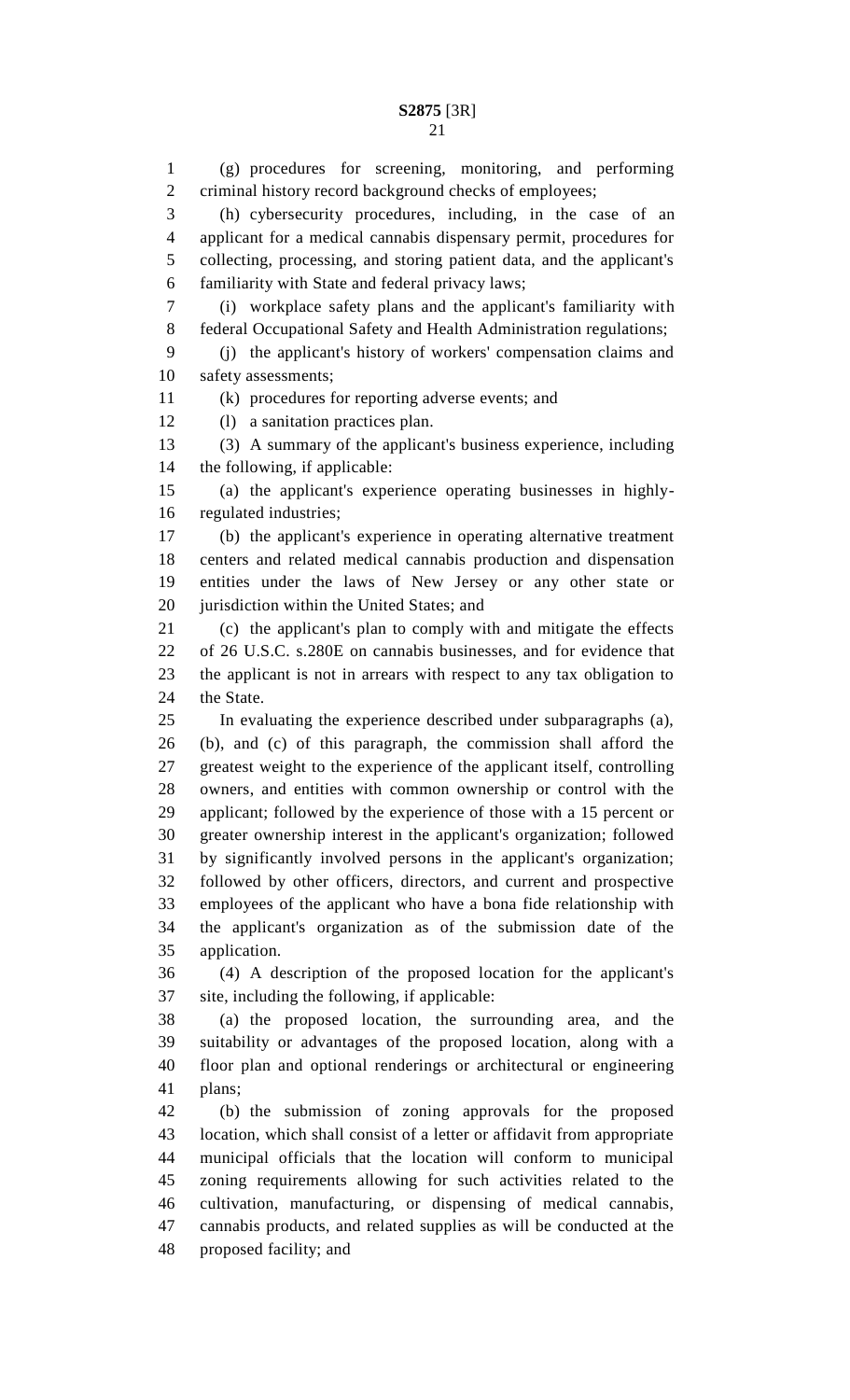(c) the submission of proof of local support for the suitability of 2 the location, which may be demonstrated by a resolution adopted by the municipality's governing body indicating that the intended location is appropriately located or otherwise suitable for such activities related to the cultivation, manufacturing, or dispensing of medical cannabis, cannabis products, and related supplies as will be conducted at the proposed facility.

 Notwithstanding any other provision of this subsection, an application shall be disqualified from consideration unless it includes documentation demonstrating that the applicant will have final control of the premises upon approval of the application, including, but not limited to, a lease agreement, contract for sale, title, deed, or similar documentation. In addition, if the applicant will lease the premises, the application will be disqualified from consideration unless it includes certification from the landlord that the landlord is aware that the tenant's use of the premises will involve activities related to the cultivation, manufacturing, or dispensing of medical cannabis and medical cannabis products. An application shall not be disqualified from consideration if the application does not include the materials described in subparagraph (b) or (c) of this paragraph.

 (5) A community impact, social responsibility, and research statement, which shall include, but shall not be limited to, the following:

 (a) a community impact plan summarizing how the applicant intends to have a positive impact on the community in which the proposed entity is to be located, which shall include an economic impact plan, a description of outreach activities, and any financial assistance or discount plans the applicant will provide to qualifying patients and designated caregivers;

 (b) a written description of the applicant's record of social responsibility, philanthropy, and ties to the proposed host community;

 (c) a written description of any research the applicant has conducted on the medical efficacy or adverse effects of cannabis use and the applicant's participation in or support of cannabis-related research and educational activities; and

 (d) a written plan describing any research and development regarding the medical efficacy or adverse effects of cannabis, and any cannabis-related educational and outreach activities, which the applicant intends to conduct if issued a permit by the commission.

 In evaluating the information submitted pursuant to subparagraphs (b) and (c) of this paragraph, the commission shall afford the greatest weight to responses pertaining to the applicant itself, controlling owners, and entities with common ownership or control with the applicant; followed by responses pertaining to those with a 15 percent or greater ownership interest in the applicant's organization; followed by significantly involved persons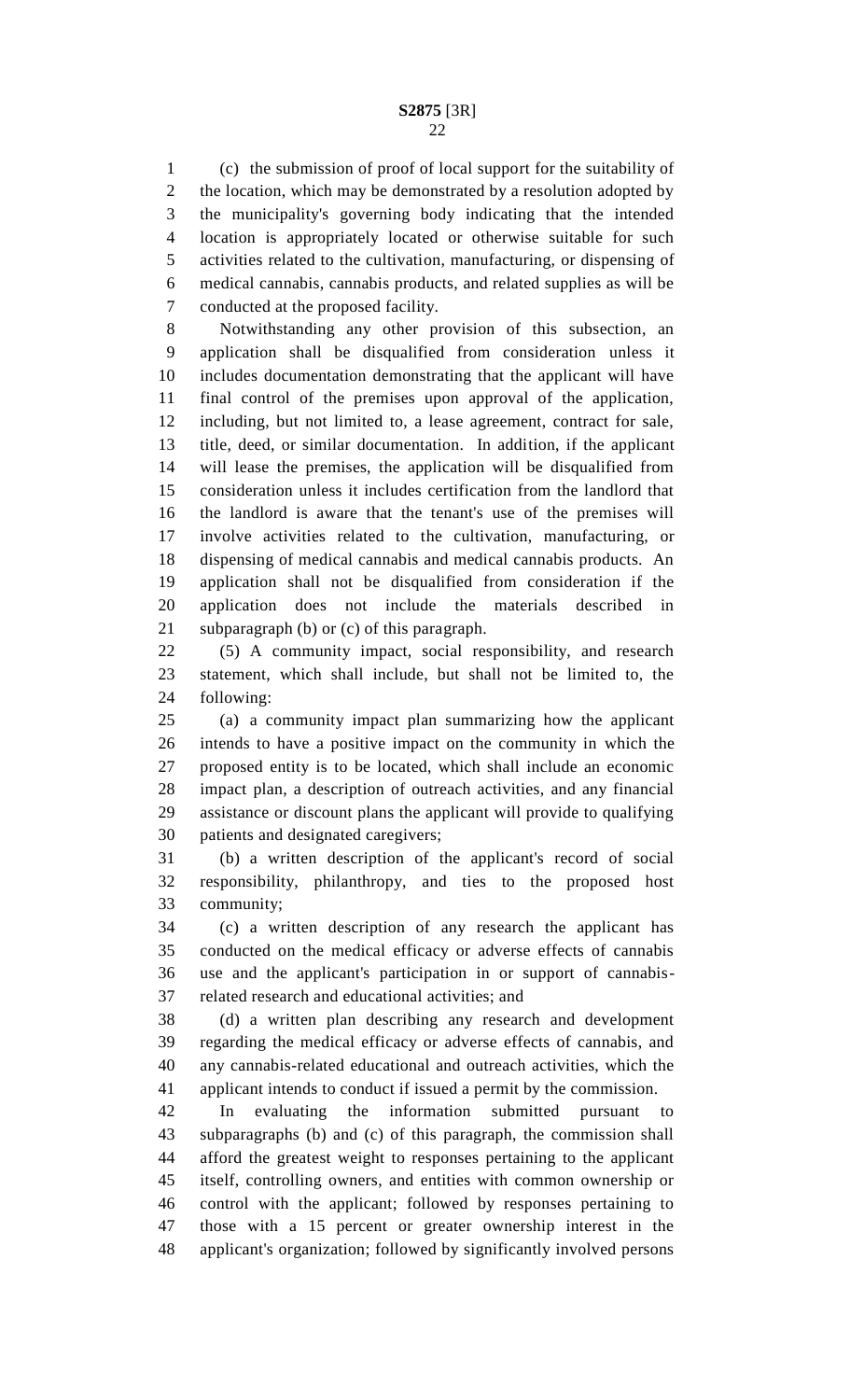in the applicant's organization; followed by other officers, directors,

 and current and prospective employees of the applicant who have a bona fide relationship with the applicant's organization as of the submission date of the application.

 (6) A workforce development and job creation plan, which may include, but shall not be limited to a description of the applicant's workforce development and job creation plan, which may include information on the applicant's history of job creation and planned job creation at the proposed facility; education, training, and resources to be made available for employees; any relevant certifications; and a diversity plan.

 (7) A business and financial plan, which may include, but shall not be limited to, the following:

(a) an executive summary of the applicant's business plan;

 (b) a demonstration of the applicant's financial ability to implement its business plan, which may include, but shall not be limited to, bank statements, business and individual financial statements, net worth statements, and debt and equity financing statements; and

 (c) a description of the applicant's experience complying with guidance pertaining to cannabis issued by the Financial Crimes Enforcement Network under 31 U.S.C. s.5311 et seq., the federal "Bank Secrecy Act", which may be demonstrated by submitting letters regarding the applicant's banking history from banks or credit unions that certify they are aware of the business activities of the applicant, or entities with common ownership or control of the applicant's organization, in any state where the applicant has operated a business related to medical cannabis. For the purposes of this subparagraph, the commission shall consider only bank references involving accounts in the name of the applicant or of an entity with common ownership or control of the applicant's organization. An applicant who does not submit the information described in this subparagraph shall not be disqualified from consideration.

 (8) Whether any of the applicant's majority or controlling owners were previously approved by the commission to serve as an officer, director, principal, or key employee of an alternative treatment center, provided any such individual served in that capacity at the alternative treatment center for six or more months.

 (9) Whether the applicant can demonstrate that its governance structure includes the involvement of a school of medicine or osteopathic medicine licensed and accredited in the United States, or a general acute care hospital, ambulatory care facility, adult day care services program, or pharmacy licensed in New Jersey, provided that:

 (a) the school, hospital, facility, or pharmacy has conducted or participated in research approved by an institutional review board related to cannabis involving the use of human subjects, except in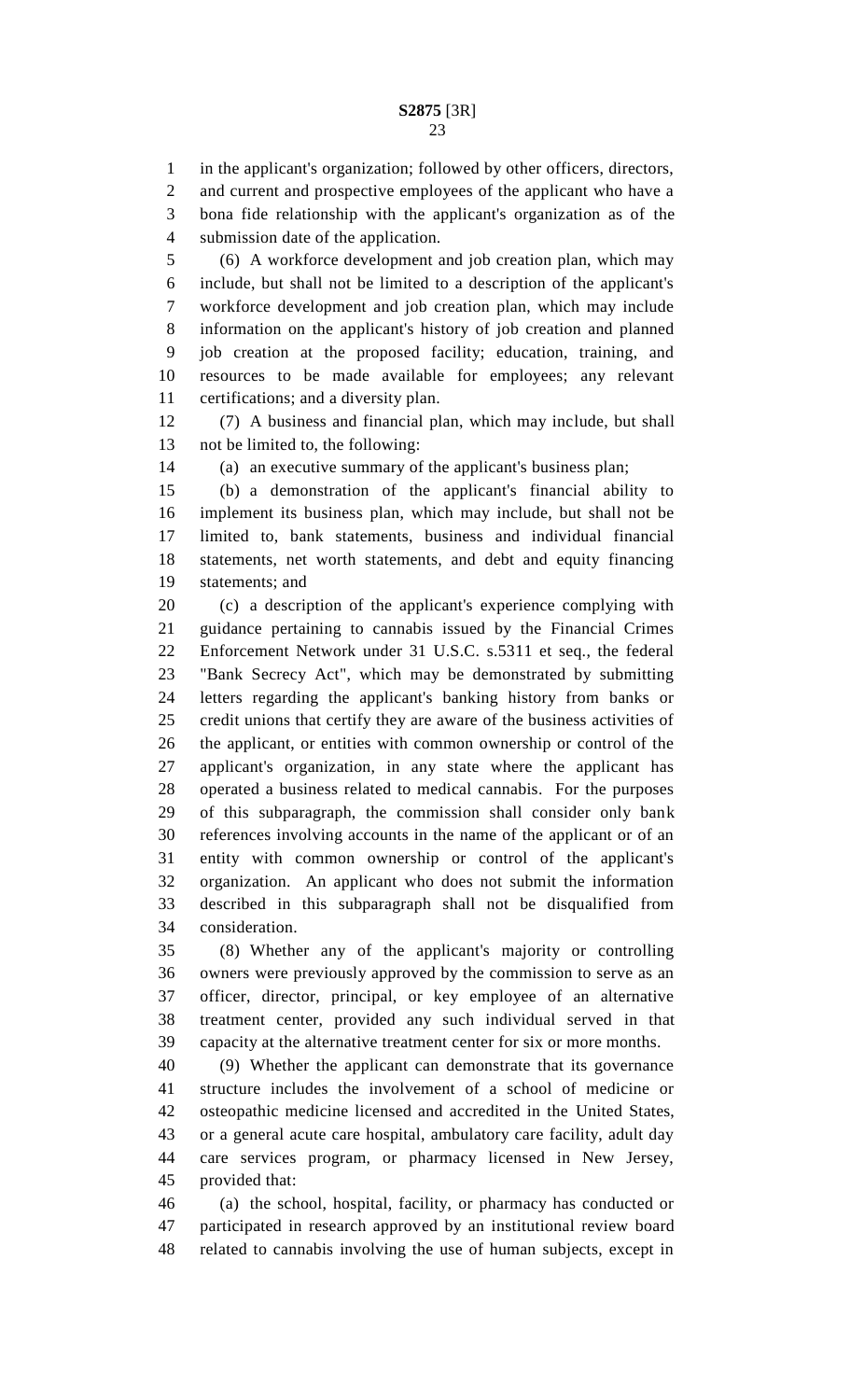the case of an accredited school of medicine or osteopathic medicine that is located and licensed in New Jersey;

 (b) the school, hospital, facility, or pharmacy holds a profit share or ownership interest in the applicant's organization of 10 percent or more, except in the case of an accredited school of medicine or osteopathic medicine that is located and licensed in New Jersey; and

 (c) the school, hospital, facility, or pharmacy participates in major decision-making activities within the applicant's organization, which may be demonstrated by representation on the board of directors of the applicant's organization.

 (10) The proposed composition of the applicant's medical advisory board established pursuant to section 15 of P.L.2019, c.153 (C.24:6I-7.5), if any.

 (11) Whether the applicant intends to or has entered into a partnership with a prisoner re-entry program for the purpose of identifying and promoting employment opportunities at the applicant's organization for former inmates and current inmates leaving the corrections system. If so, the applicant shall provide details concerning the name of the re-entry program, the employment opportunities at the applicant's organization that will be made available to the re-entry population, and any other initiatives the applicant's organization will undertake to provide support and assistance to the re-entry population.

 (12) Any other information the commission deems relevant in determining whether to grant a permit to the applicant.

 e. In addition to the information to be submitted pursuant to subsections c. and d. of this section, the commission shall require all permit applicants, other than applicants issued a conditional permit, to submit an attestation signed by a bona fide labor organization stating that the applicant has entered into a labor peace agreement with such bona fide labor organization. Except in the case of an entity holding an unconverted conditional permit, the maintenance of a labor peace agreement with a bona fide labor organization shall be an ongoing material condition of maintaining a medical cannabis cultivator, medical cannabis manufacturer, or medical cannabis dispensary permit. The submission of an attestation and maintenance of a labor peace agreement with a bona fide labor organization by an applicant issued a conditional permit pursuant to subsection d. of section 11 of P.L.2019, c.153 (C.24:6I- 7.1.) shall be a requirement for conversion of a conditional permit into a full permit. The failure to enter into a collective bargaining agreement within 200 days after the date that a medical cannabis cultivator, medical cannabis manufacturer, or medical cannabis dispensary first opens shall result in the suspension or revocation of such permit or conditional permit. In reviewing initial permit applications, the commission shall give priority to the following: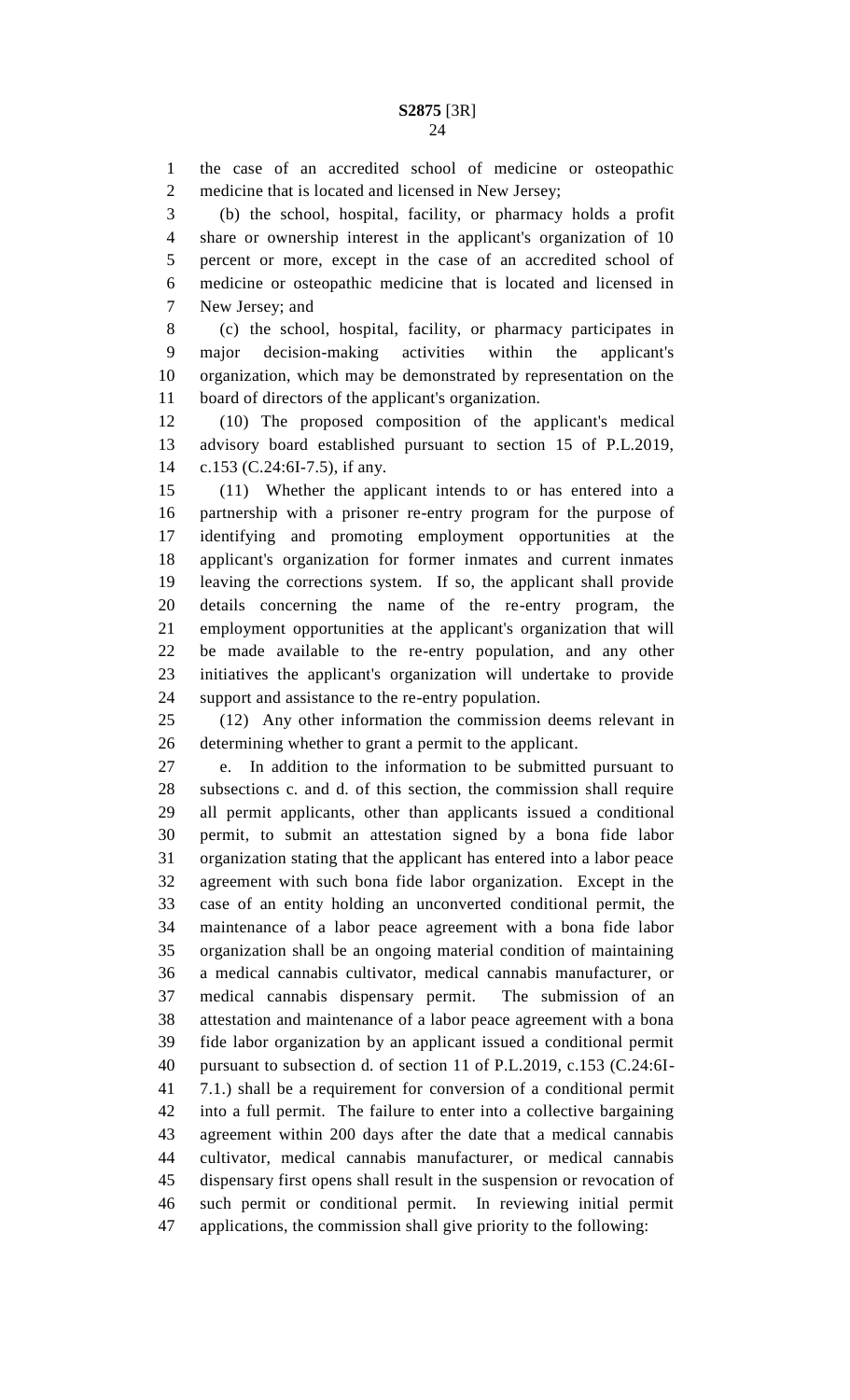(1) Applicants that are party to a collective bargaining agreement with a labor organization that currently represents, or is actively seeking to represent, cannabis workers in New Jersey.

 (2) Applicants that are party to a collective bargaining agreement with a labor organization that currently represents cannabis workers in another state.

 (3) Applicants that include a significantly involved person or persons lawfully residing in New Jersey for at least two years as of the date of the application.

 (4) Applicants that submit an attestation affirming that they will use best efforts to utilize union labor in the construction or retrofit of the facilities associated with the permitted entity.

 The requirements of this subsection shall not apply to a microbusiness applying for a conditional or annual permit of any type.

 f. In reviewing an initial permit application, unless the information is otherwise solicited by the commission in a specific application question, the commission's evaluation of the application shall be limited to the experience and qualifications of the applicant's organization, including any entities with common ownership or control of the applicant's organization, controlling owners or interest holders in the applicant's organization, the officers, directors, and current or prospective employees of the applicant's organization who have a bona fide relationship with the applicant's organization as of the date of the application, and consultants and independent contractors who have a bona fide relationship with the applicant as of the date of the application. Responses pertaining to applicants who are exempt from the criminal history record background check requirements of section 7 of P.L.2009, c.307 (C.24:6I-7) shall not be considered. Each applicant shall certify as to the status of the individuals and entities included in the application.

 g. The commission shall conduct a disparity study to determine whether race-based measures should be considered when issuing permits pursuant to this section, and shall incorporate the policies, practices, protocols, standards, and criteria developed by the Office of Minority, Disabled Veterans, and Women Medical Cannabis Business Development pursuant to section 32 of P.L.2019, c.153 (C.24:6I-25) to promote participation in the medical cannabis industry by persons from socially and economically disadvantaged communities, including promoting applications for, and the issuance of, medical cannabis cultivator, medical cannabis manufacturer, and medical cannabis dispensary permits to certified minority, women's, and disabled veterans' businesses. To this end, the commission shall seek to issue at least 30 percent of the total number of new medical cannabis cultivator permits, medical cannabis manufacturer permits, and medical cannabis dispensary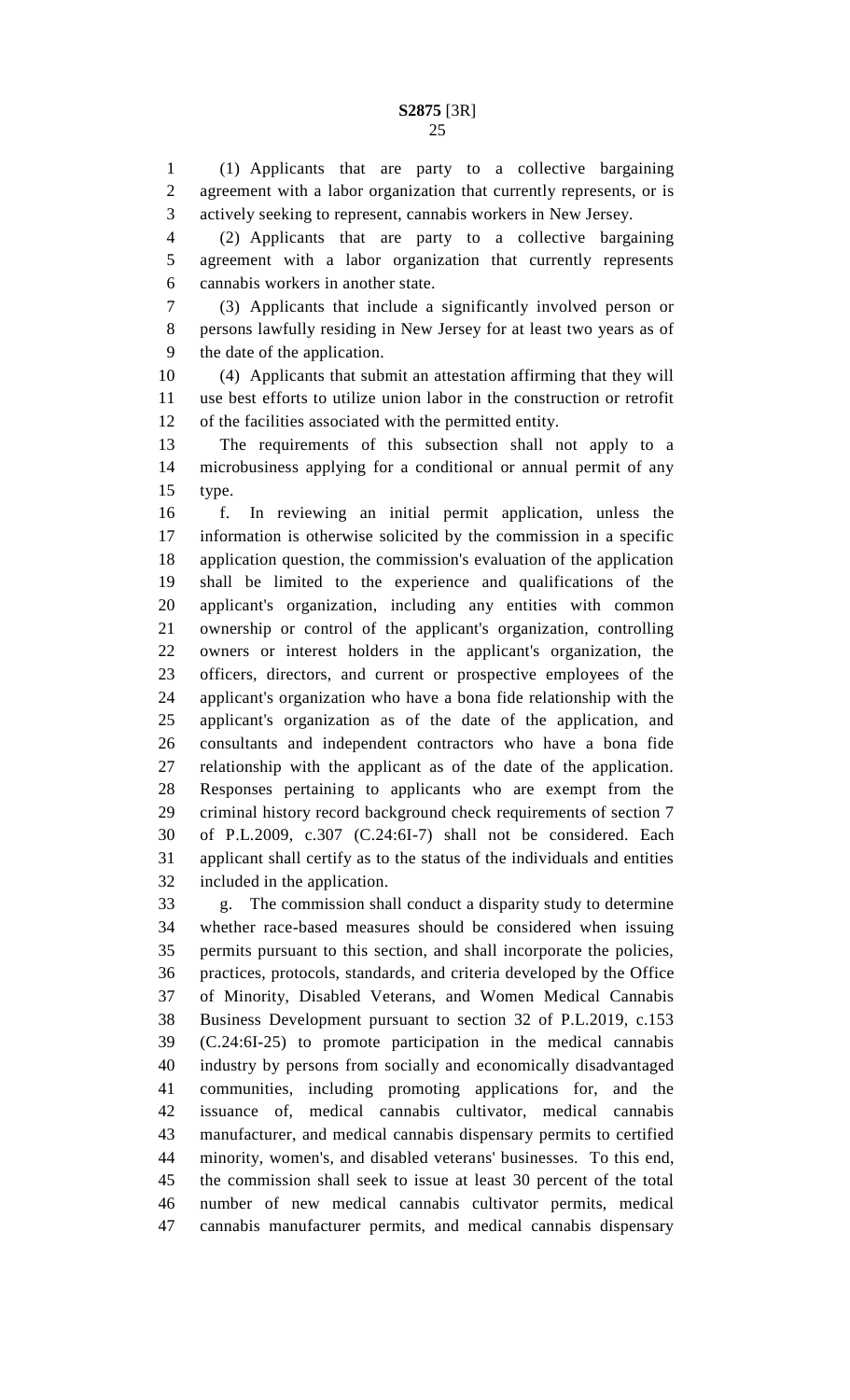permits issued on or after the effective date of P.L.2019, c.153 (C.24:6I-5.1 et al.) as follows:

 (1) at least 15 percent of the total number of new medical cannabis cultivator permits, medical cannabis manufacturer permits, and medical cannabis dispensary permits issued on or after the 6 effective date of P.L.2019, c.153 (C.24:6I-5.1 et al.) are issued to a qualified applicant that has been certified as a minority business pursuant to P.L.1986, c.195 (C.52:27H-21.18 et seq.); and

 (2) at least 15 percent of the total number of new medical cannabis cultivator permits, medical cannabis manufacturer permits, and medical cannabis dispensary permits issued on or after the effective date of P.L.2019, c.153 (C.24:6I-5.1 et al.) are issued to a qualified applicant that has been certified as a women's business pursuant to P.L.1986, c.195 (C.52:27H-21.18 et seq.) or that is a disabled-veterans' business, as defined in section 2 of P.L.2015, c.116 (C.52:32-31.2).

 In selecting among applicants who meet these criteria, the commission shall grant a higher preference to applicants with up to two of the certifications described in this subsection.

 h. The commission shall give special consideration to any applicant that has entered into an agreement with an institution of higher education to create an integrated curriculum involving the cultivation, manufacturing, dispensing or delivery of medical cannabis, provided that the curriculum is approved by both the commission and the Office of the Secretary of Higher Education and the applicant agrees to maintain the integrated curriculum in perpetuity. An integrated curriculum permit shall be subject to revocation if the IC permit holder fails to maintain or continue the integrated curriculum. In the event that, because of circumstances outside an IC permit holder's control, the IC permit holder will no longer be able to continue an integrated curriculum, the IC permit holder shall notify the commission and shall make reasonable efforts to establish a new integrated curriculum with an institution of higher education, subject to approval by the commission and the Office of the Secretary of Higher Education. If the IC permit holder is unable to establish a new integrated curriculum within six months after the date the current integrated curriculum arrangement ends, the commission shall revoke the entity's IC permit, unless the commission finds there are extraordinary circumstances that justify allowing the permit holder to retain the permit without an integrated curriculum and the commission finds that allowing the permit holder to retain the permit would be consistent with the purposes of P.L.2009, c.307 (C.24:6I-1 et al.), in which case the IC permit shall convert to a regular permit of the same type. The commission may revise the application and permit fees or other conditions for an IC permit as may be necessary to encourage applications for IC permits.